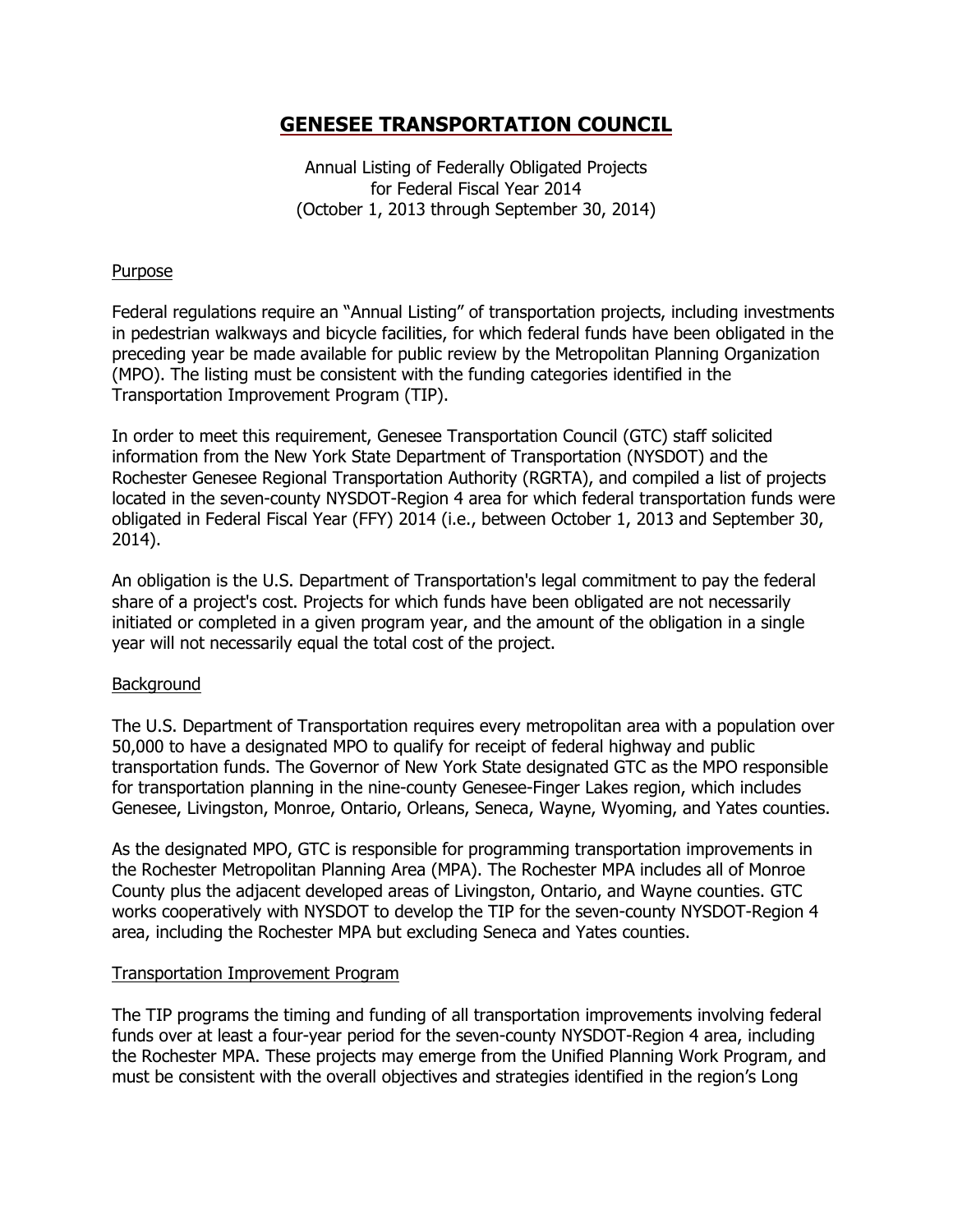Range Transportation Plan. The TIP can be viewed online at http://www.gtcmpo.org under "Documents".

To guide the TIP development process, GTC established a TIP Development Committee (TDC) comprised of representatives from the MPA counties (Livingston, Monroe, Ontario, and Wayne), the City of Rochester, Rochester Genesee Regional Transportation Authority (RGRTA), and NYSDOT. This Committee also meets regularly to assist GTC and NYSDOT in maintaining the TIP between updates, including review of substantive changes in projects that may require amending the adopted TIP. The Genesee/Finger Lakes Regional Planning Council serves as an advisory member to the TDC.

The key steps in the TIP development process are:

- Solicit project proposals
- Evaluate and rank proposals
- Develop preliminary program
- Conduct public review
- Develop final program
- Adoption by GTC Board

## Public Involvement

The GTC Public Participation Plan establishes specific requirements for public involvement in the development of the TIP. A draft is published for a minimum 30-day public review and is made available in public locations throughout the seven-county NYSDOT-Region 4 area, including the county planning offices, central repository libraries in the Rochester MPA counties, and offices of other public agencies affiliated with GTC. This public review document is also made available through the GTC website.

During the public review period, GTC sponsors at least three public meetings at locations across the Rochester MPA (i.e., City of Rochester, west side suburb, and east side suburb) that include a presentation on the TIP and identification of proposed projects. The purpose of these meetings is to receive verbal and written comments on the public review document. Written comments can also be submitted via fax, email, and regular mail throughout the public review period.

GTC staff provides a synopsis of verbal comments, copies of written comments, and a summary of comments by common project focus to the TDC and the GTC Planning Committee for consideration. If the Planning Committee deems any changes made in response to the public comments to be significant, it must approve a revised public review document that is available for a subsequent 10-day public review period. This public review document includes an explanation of what was changed from the initial public review document. Written public comments may be submitted via fax, email, and regular mail throughout the 10-day public review period.

After the 10-day public review period concludes, the GTC Planning Committee considers any additional public comment and recommends a final draft TIP for GTC Board consideration. The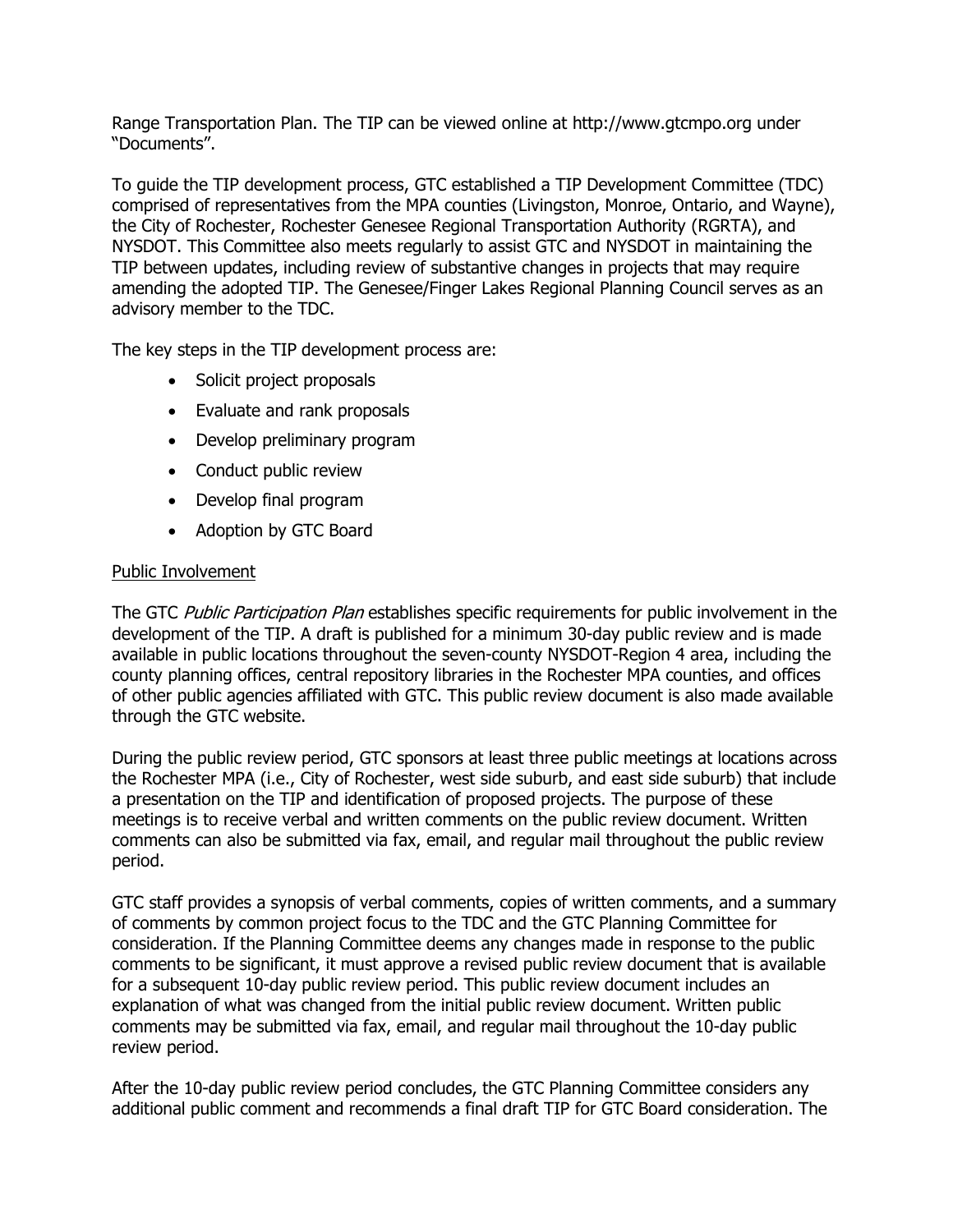GTC Board considers any public comments and adopts the TIP. All GTC Planning Committee and GTC Board meetings are open to the public.

This Annual Listing furthers the GTC commitment to public involvement by providing information regarding the implementation of projects that are programmed in the TIP.

## Annual Listing

The list of obligated projects is organized and presented in a manner consistent with the Transportation Improvement Program (TIP). For each project, the list includes:

- $\bullet$  the identifier (TIP  $#$ ) that GTC uses to track projects;
- the identifier (Project Identification Number or PIN) that NYSDOT uses to track projects;
- the project name and description;
- the project sponsor;
- the project phases and amount of federal funds that were programmed by phase;
- the amount of federal funds that were obligated by phase prior to FFY 2014; and
- the amount of federal funds that were obligated by phase in FFY 2014.

The TIP identifies project costs and schedule by phase. These phases are:

- Scoping: This phase includes meetings with project developers and designers, local government representatives, and other involved parties. Decisions are made regarding specific elements that will be included in the project and the range of design alternatives that will be investigated.
- Preliminary Engineering: This phase includes basic engineering work on each alternative, traffic studies, environmental analyses, and other work specific to the project. Public outreach in accordance with state and federal requirements is used to gain community input on the project. A preferred alternative is selected to advance the project.
- Detailed Design: This phase includes detailed engineering work on the preferred alternative. This phase results in the plans and specifications that the construction contractor will work from.
- Right-of-Way Incidentals: This phase includes preparation work required prior to right-of-way acquisition.
- Right-of-Way Acquisition: This phase includes the acquisition of right-of-way (property) necessary to complete the project. Acquisition can be achieved through the purchase of property or an easement.
- Construction: This phase includes all work necessary to build the project.
- Construction Inspection: This phase includes ongoing inspection to ensure construction is performed properly and conforms to specifications.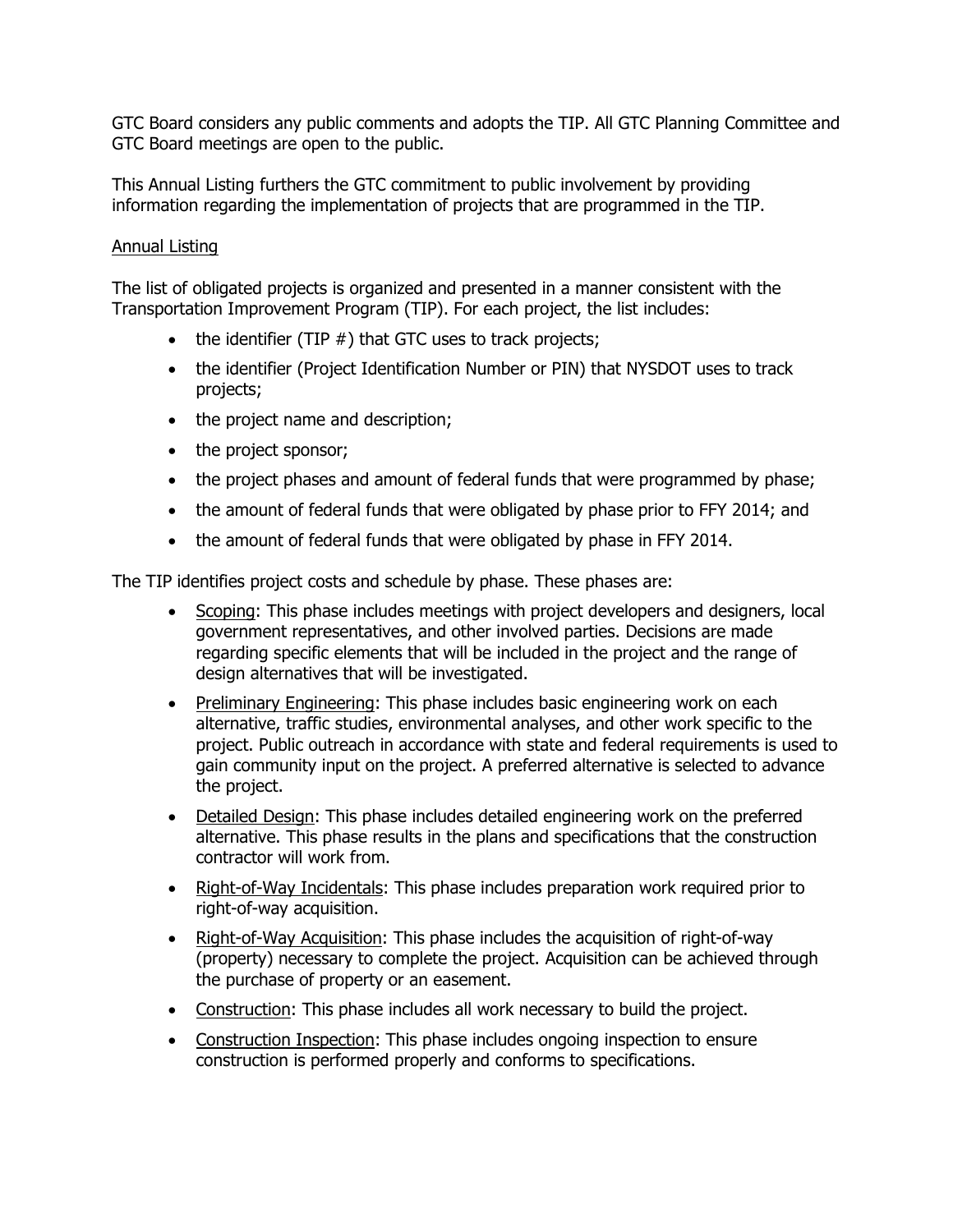Other: This phase is usually associated with public transportation projects and involves the purchase and acquisition of vehicles and associated preventive maintenance, though in some cases, such as for station, parking, and maintenance/storage facilities, the construction of fixed or permanent facilities is undertaken.

This phase also includes funding for agency staff and/or contractors to perform work that supports the management and operation of the transportation system (e.g., bridge inspection, traffic center operations, etc.).

The attached table lists projects from the TIP in the seven-county NYSDOT-Region 4 area for which federal transportation funds were obligated in FFY 2014 and the corresponding phases of the project. Maps presenting the above mentioned projects are also provided.

This report is prepared by Genesee Transportation Council staff. For more information, please contact:

> Genesee Transportation Council 50 West Main Street, Suite 8112 Rochester, NY 14614

> > Phone: (585) 232-6240 Fax: (585) 262-3106 Email: tip@gtcmpo.org

## **GTC's Commitment to the Public**

The Genesee Transportation Council assures that no person shall, on the grounds of race, color, national origin, disability, age, gender, or income status, be excluded from participation in, be denied the benefits of, or be otherwise subjected to discrimination under any program or activity. GTC further assures every effort will be made to ensure nondiscrimination in all of its programs activities, whether those programs and activities are federally funded or not.

## **En Español**

El Consejo Genesee del Transporte asegura completa implementación del Título VI de la Ley de Derechos Civiles de 1964, que prohibe la discriminación por motivo de raza, color de piel, origen nacional edad, género, discapacidad, o estado de ingresos, en la provisión de beneficios y servicios que sean resultado de programas y actividades que reciban asistencia financiera federal.

Financial assistance for the preparation of this report was provided by the Federal Highway Administration and Federal Transit Administration. The Genesee Transportation Council is solely responsible for its content and the views and opinions expressed herein do not necessarily reflect the official views or policy of the U.S. Department of Transportation.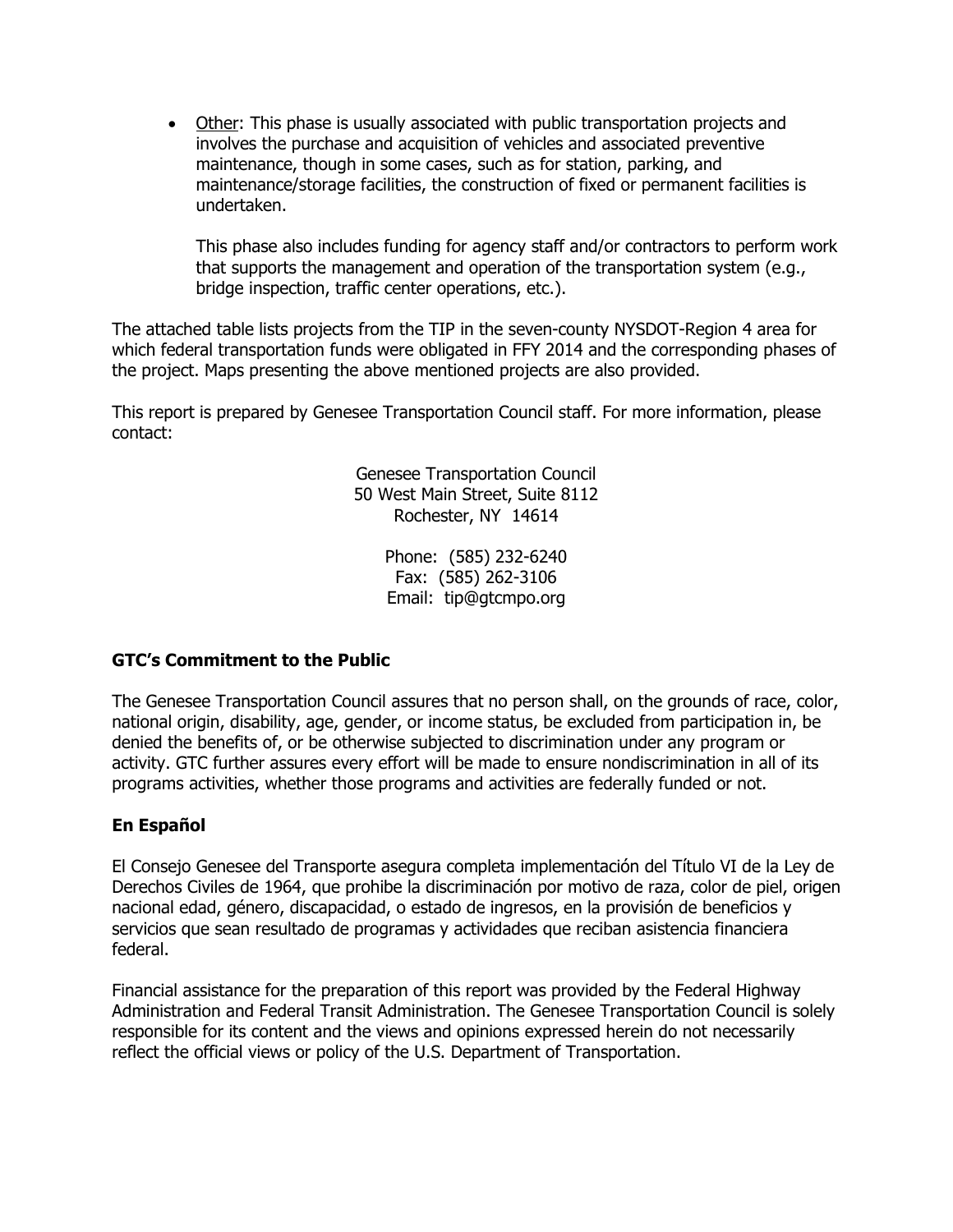| Project Identifiers     |        | Project Name:                                                                                                                                                                                       | Project Sponsor                               | Phases Obligated in            | Federal Funds             | Federal Funds                         | Federal Funds            | Map            | Federal Funds |
|-------------------------|--------|-----------------------------------------------------------------------------------------------------------------------------------------------------------------------------------------------------|-----------------------------------------------|--------------------------------|---------------------------|---------------------------------------|--------------------------|----------------|---------------|
| TIP#                    | PIN    | Description                                                                                                                                                                                         |                                               | FFY 2014                       | Programmed<br>in FFY 2014 | <b>Obligated Prior</b><br>to FFY 2014 | Obligated in FFY<br>2014 | ID             | Remaining     |
| <b>Highway Projects</b> |        |                                                                                                                                                                                                     | Projects principally located in Monroe County |                                |                           |                                       |                          |                |               |
| H98-03-MN1              | 475260 | Port of Rochester Access Improvement:                                                                                                                                                               | City of                                       | Detailed Design                | \$0                       | \$19,000                              | (\$19,000)               |                | \$0           |
|                         |        | Improve access in the vicinity of the Port of Rochester in Charlotte.                                                                                                                               | Rochester                                     | Construction                   | \$0                       | \$4,118,000                           | $(*282,000)$             |                | \$0           |
| H99-05-MN1              | 410409 | Route 104 - Greece:                                                                                                                                                                                 | <b>NYSDOT</b>                                 | Construction                   | \$0                       | \$29,565,000                          | ( \$233,000)             | $\overline{1}$ | \$0           |
|                         |        | Reconstruct and widen Route 104 (West Ridge Road) from North Greece Road to Route<br>390 in the Town of Greece.                                                                                     |                                               |                                |                           |                                       |                          |                |               |
| H01-02-MN1              | 475346 | Janes Road:                                                                                                                                                                                         | Town of Greece                                | Detailed Design                | \$0                       | \$153,000                             | $(*38,000)$              | $\overline{2}$ | \$0           |
|                         |        | Reconstruct Janes Road from Long Pond Road to Island Cottage Road in the Town of<br>Greece.                                                                                                         |                                               | Construction                   | \$0                       | \$4,000,000                           | ( \$1,481,000)           |                | \$0           |
| H01-05-MN1              | 4940T7 | Inner Loop East Reconstruction:                                                                                                                                                                     | City of                                       | Construction                   | \$15,392,000              | \$0                                   | \$15,392,000             | 3              | \$0           |
|                         |        | Convert the southern portion of the Inner Loop in the City of Rochester from a limited<br>access, grade-separated expressway to a grade-level urban boulevard.                                      | Rochester                                     | <b>Construction Inspection</b> | \$2,308,000               | \$0                                   | \$2,308,000              |                | \$0           |
| H01-07-MN1              | 459007 | I-590 Interchange at Winton Road:                                                                                                                                                                   | <b>NYSDOT</b>                                 | Construction                   | \$0                       | \$5,023,000                           | \$500,000                | $\overline{4}$ | \$0           |
|                         |        | Reconstruct the interchange at I-590 and Winton Rd. in the Town of Brighton.                                                                                                                        |                                               |                                |                           |                                       |                          |                |               |
| H01-09-MN1              | 406506 | Route 65 (Clover Street):<br>Reconstruct NYS Route 65 (Clover St.) between NYS Route 252 (Jefferson Rd.) and<br>French Rd. in the Town of Pittsford.                                                | <b>NYSDOT</b>                                 | Construction                   | \$0                       | \$4,617,000                           | $(*432,000)$             | - 5            | \$0           |
| H01-10-MN1              | 439017 | I-390 Interchange Improvements @ Rt. 15A (Exit 16 Part 1):                                                                                                                                          | <b>NYSDOT</b>                                 | Detailed Design                | \$0                       | \$361,000                             | \$58,000                 | 6              | \$0           |
|                         |        | Reconstruct I-390 at NYS Route 15A in the City of Rochester and Town of Brighton.                                                                                                                   |                                               | Construction                   | \$0                       | \$4,604,000                           | \$100,000                |                | \$0           |
|                         |        |                                                                                                                                                                                                     |                                               | <b>Construction Inspection</b> | \$0                       | \$461,000                             | \$650,000                |                | \$0           |
| H01-10BMN1              | 439023 | I-390 Interchange Improvements @ Rt. 15 (Exit 16 Part 2):                                                                                                                                           | <b>NYSDOT</b>                                 | Detailed Design                | \$0                       | \$0                                   | \$765,000                | 7              | \$0           |
|                         |        | Reconstruct I-390 at NYS Route 15 in the Town of Brighton.                                                                                                                                          |                                               | Construction                   | \$0                       | \$12,255,000                          | (\$844,000)              |                | \$0           |
|                         |        |                                                                                                                                                                                                     |                                               | Construction Inspection        | \$0                       | \$2,132,000                           | \$163,000                |                | \$0           |
| H01-13-MN1              | 475307 | Mill Road:                                                                                                                                                                                          | Monroe County                                 | Detailed Design                | \$0                       | \$118,000                             | $(*40,000)$              | 8              | \$0           |
|                         |        | Reconstruct Mill Road from Long Pond Road to North Avenue in the Town of Greece.                                                                                                                    |                                               | Construction                   | \$0                       | \$5,254,000                           | \$144,000                |                | \$0           |
| H01-17-MN1              | 493283 | Armstrong Road Railroad Crossing:                                                                                                                                                                   | <b>NYSDOT</b>                                 | Construction                   | \$0                       | \$122,000                             | $($116,000)$ 9           |                | \$0           |
|                         |        | Reconstruct the Armstrong Road railroad crossing (Rochester & Southern Railroad) in the<br>Town of Wheatland.                                                                                       |                                               |                                |                           |                                       |                          |                |               |
| H03-01-MN1              | 475359 | East Ridge Road Rehabilitation:                                                                                                                                                                     | Monroe County                                 | <b>Detailed Design</b>         | \$0                       | \$474,000                             | \$34,000                 | 10             | \$0           |
|                         |        | Rehabilitate East Ridge Rd. from the Rochester City line to Culver Rd. in the Town of                                                                                                               |                                               | Construction                   | \$705,787                 | \$7,904,000                           | \$706,000                |                | \$0           |
|                         |        | Irondequoit.                                                                                                                                                                                        |                                               | <b>Construction Inspection</b> | \$117,114                 | \$836,000                             | \$116,000                |                | $$0$          |
| H03-37-MN1              | 459011 | Route 590 Reconstruction; Titus to SeaBreeze:                                                                                                                                                       | Town of                                       | Detailed Design                | \$0                       | \$690,000                             | (\$18,000)               | 11             | \$0           |
|                         |        | Reconstruct NYS Route 590 from Titus Ave. to SeaBreeze (Culver Rd.) in the Town of                                                                                                                  | Irondequoit                                   | <b>ROW Acquistion</b>          | \$0                       | \$186,000                             | $(*8,000)$               |                | \$0           |
|                         |        | Irondequoit.                                                                                                                                                                                        |                                               | Construction                   | \$0                       | \$8,158,000                           | \$270,000                |                | \$0           |
| H03-43-MN1              | 475413 | Jefferson Avenue, Ayrault Road to Route 31F:<br>Reconstruct Jefferson Ave. from Ayrault Rd. to NYS Route 31F in the Town of Perinton.                                                               | Monroe County                                 | <b>Detailed Design</b>         | \$71,200                  | \$368,000                             | \$71,000                 | 12             | \$0           |
| H05-01-MN1              | 475375 | Highland Avenue Reconstruction:                                                                                                                                                                     | Town of                                       | Construction                   | \$0                       | \$1,393,000                           | \$192,000                | 13             | \$0           |
|                         |        | Reconstruct Highland Ave. from the Rochester City line to Clover St. in the Town of                                                                                                                 | Brighton                                      |                                |                           |                                       |                          |                |               |
|                         |        | Brighton.                                                                                                                                                                                           |                                               |                                |                           |                                       |                          |                |               |
| H05-02-MN1              | 475377 | Westfall Road Reconstruction III (E. Henrietta Rd - Lac de Ville Blvd):<br>Reconstruct Westfall Rd. from East Henrietta Rd. to Lac de Ville Blvd. in the City of<br>Rochester and Town of Brighton. | Monroe County                                 | <b>Detailed Design</b>         | \$40,800                  | \$0                                   | \$41,000                 | 14             | \$0           |
| H05-03-MN1              | 475378 | Lincoln Road Reconstruction:                                                                                                                                                                        | Monroe County                                 | ROW Incidentals                | \$0                       | \$325,000                             | $($57,000)$ 15           |                | $\frac{1}{2}$ |
|                         |        | Reconstruct Lincoln Rd. from NYS Route 31F to Commercial St. in the Village of East                                                                                                                 |                                               | Construction                   | \$0                       | \$2,020,000                           | \$648,000                |                | \$0           |
|                         |        | Rochester and Town of Perinton.                                                                                                                                                                     |                                               | Construction Inspection        | \$0                       | \$208,000                             | \$17,000                 |                | $$0$$         |
| H05-06-MN1              | 475380 | O'Connor Road Realignment:                                                                                                                                                                          | Town of                                       | Construction                   | \$1,293,237               | \$0                                   | \$1,868,000              | 16             | \$0           |
|                         |        | Realign O'Connor Rd. to intersect NYS Route 31F opposite Jefferson Ave. in the Town of<br>Perinton.                                                                                                 | Perinton                                      | Construction Inspection        | \$127,658                 | \$128,000                             | \$227,000                |                | \$0           |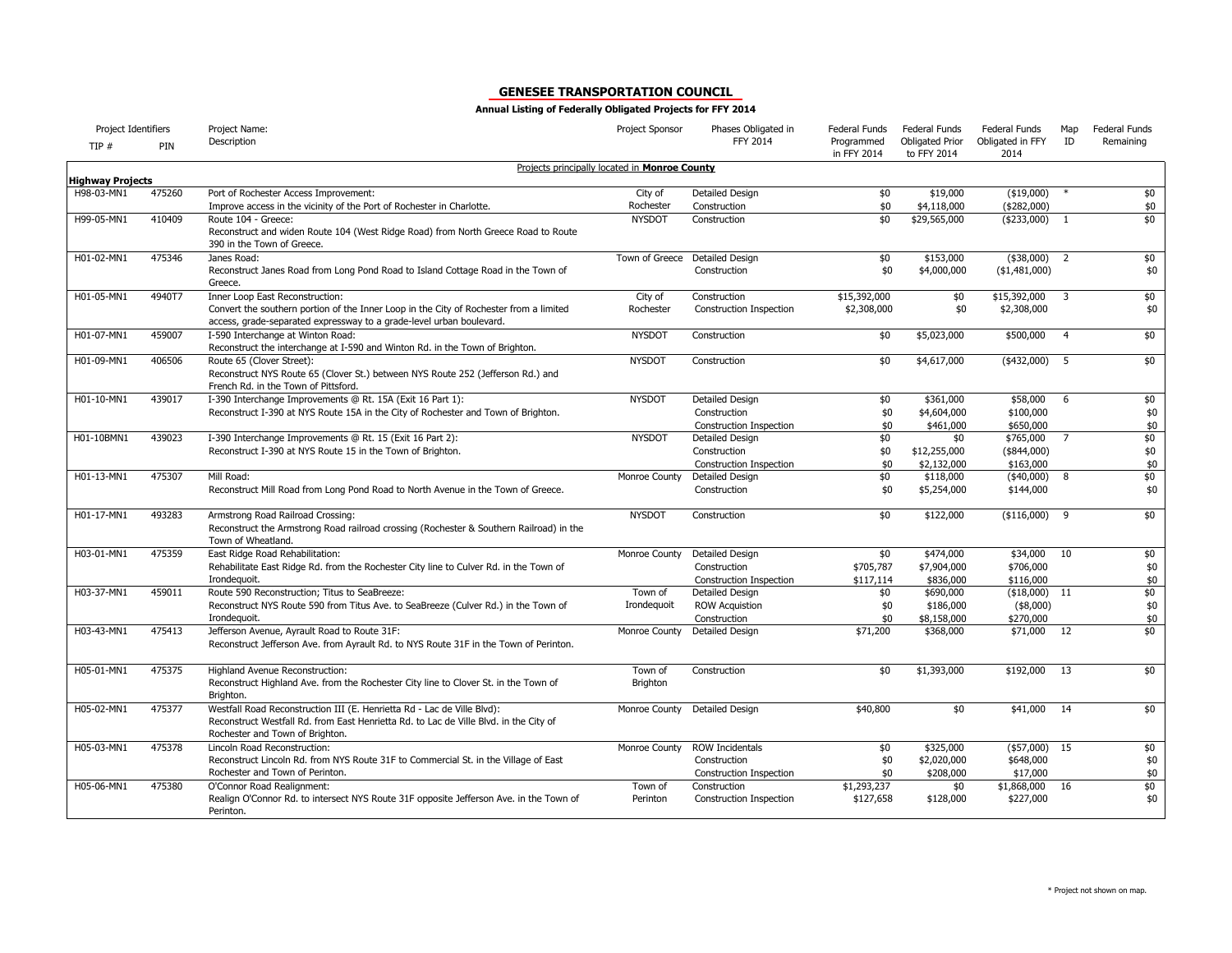| Project Identifiers |        | Project Name:                                                                                                                                                                                                                              | Project Sponsor      | Phases Obligated in                                               | Federal Funds                        | <b>Federal Funds</b>                  | Federal Funds                         | Map | Federal Funds                     |
|---------------------|--------|--------------------------------------------------------------------------------------------------------------------------------------------------------------------------------------------------------------------------------------------|----------------------|-------------------------------------------------------------------|--------------------------------------|---------------------------------------|---------------------------------------|-----|-----------------------------------|
| TIP #               | PIN    | Description                                                                                                                                                                                                                                |                      | <b>FFY 2014</b>                                                   | Programmed<br>in FFY 2014            | <b>Obligated Prior</b><br>to FFY 2014 | Obligated in FFY<br>2014              | ID  | Remaining                         |
| H05-07-MN1          | 475381 | Ridgeway Avenue Improvements:<br>Reconstruct Ridgeway Ave. from Ramona St. to Minder St. in the City of Rochester.                                                                                                                         | City of<br>Rochester | <b>Detailed Design</b>                                            | \$45,430                             | \$0                                   | \$46,000                              | 17  | \$0                               |
| H05-18-MN1          | 475419 | Brooks Landing Transportation Improvement:<br>Rehabilitate South Plymouth Ave. between Elmwood Ave. and the Brooks Landing<br>Revitalization Project in the City of Rochester.                                                             | City of<br>Rochester | Construction<br><b>Construction Inspection</b>                    | \$319,091<br>\$0                     | \$0<br>\$0                            | \$68,000<br>\$283,000                 | 18  | \$251,091<br>\$0                  |
| H05-19-MN1          | 475426 | Lyell Avenue Reconstruction:<br>Reconstruct Lyell Ave. from Union St. (NYS Route 259) to the Spencerport Village line in<br>the Village of Spencerport.                                                                                    | Monroe County        | Construction                                                      | \$0                                  | \$1,880,000                           | \$187,000                             | 19  | \$0                               |
| H05-20-MN1          | 475428 | Long Pond Road Reconstruction:<br>Reconstruct Long Pond Rd. from Larkins Creek to the Lake Ontario State Parkway (LOSP)<br>in the Town of Greece.                                                                                          | Monroe County        | Detailed Design<br>Construction<br><b>Construction Inspection</b> | \$52,800<br>\$2,318,646<br>\$354,994 | \$0<br>\$0<br>\$0                     | \$20,000<br>\$2,098,000<br>\$280,000  | 20  | \$32,800<br>\$220,646<br>\$74,994 |
| H07-03-MN1          | 403302 | Rt. 33 (Buffalo Rd) Improvements from I-490 to Marway Circle:<br>Rehabilitate NYS Route 33 (Buffalo Rd.) from I-490 to Marway Circle in the Town of<br>Gates.                                                                              | <b>NYSDOT</b>        | Detailed Design<br>Construction<br><b>Construction Inspection</b> | \$0<br>\$3,086,254<br>\$450,677      | \$464,000<br>\$0<br>\$0               | \$307,000<br>\$2,477,000<br>\$371,000 | 21  | \$0<br>\$609,254<br>\$79,677      |
| H07-06-MN1          | 459014 | Rt. 590 Rehabilitation (Norton St. to Titus Ave.):<br>Rehab. NYS Route 590 from Norton St. to Titus Ave. & NYS Route 104 from Culver Rd. to<br>Irondequoit Bay Bridge, and conduct element-specific bridge prev. maint. within the limits. | <b>NYSDOT</b>        | Construction Inspection                                           | \$0                                  | \$773,000                             | \$40,000                              | 22  | \$0                               |
| H07-08-MN1          | 475438 | Lake Avenue Improvements:<br>Reconstruct Lake Ave. from Merrill St. to 600 feet south of Burley Rd. in the City of<br>Rochester.                                                                                                           | City of<br>Rochester | Construction<br>Construction Inspection                           | \$3,703,995<br>\$370,399             | \$0<br>\$0                            | \$3,261,000<br>\$326,000              | 23  | \$442,995<br>\$44,399             |
| H07-09-MN1          | 475439 | North Winton Road Improvements:<br>Reconstruct North Winton Rd. from Blossom Rd. to Corwin Rd. in the City of Rochester.                                                                                                                   | City of<br>Rochester | <b>ROW Incidentals</b><br><b>ROW Acquistion</b>                   | \$0<br>\$55,467                      | \$0<br>\$0                            | (\$6,000)<br>\$50,000                 | 24  | \$0<br>\$5,467                    |
| $H07-11-MN1$        | 475470 | Monroe County Preventive Maintenance (2011):<br>Conduct preventive maintenance on five streets in Monroe County.                                                                                                                           | Monroe County        | <b>Detailed Design</b>                                            | \$0                                  | \$0                                   | (\$87,000)                            | 25  | \$0                               |
| H07-22-MN1          | 449029 | I-490 Preventive Maintenance (Rt. 386 to Rt. 259):<br>Conduct preventive maintenance on I-490 from NYS Route 386 to NYS Route 259 in the<br>Town of Chili.                                                                                 | <b>NYSDOT</b>        | Construction                                                      | \$0                                  | \$3,006,000                           | $($174,000)$ 26                       |     | \$0                               |
| H07-23-MN1          | 459013 | Route 590 Preventive Maintenance (Blossom Rd. to Norton St.):<br>Conduct preventive maintenance on NYS Route 590 from Blossom Rd. to Norton St. in the<br>City of Rochester, Town of Brighton, and Town of Irondequoit.                    | <b>NYSDOT</b>        | Construction                                                      | \$0                                  | \$2,356,000                           | $($111,000)$ 27                       |     | \$0                               |
| H07-26-MN1          | 475510 | Union Street Preventive Maintenance:<br>Conduct preventive maintenance on Union St. from University Ave. to Central Pk. in the<br>City of Rochester.                                                                                       | City of<br>Rochester | Construction                                                      | \$0                                  | \$214,000                             | \$158,000                             | 28  | \$0                               |
| H07-35-MN1          | 475457 | Crittenden Boulevard Preventive Maintenance:<br>Conduct preventive maintenance on Crittenden Blvd. from Kendrick Rd. to Mount Hope<br>Ave. in the City of Rochester.                                                                       | City of<br>Rochester | Preliminary Engineering<br>Detailed Design                        | \$17,000<br>\$34,000                 | \$0<br>\$0                            | \$17,000<br>\$33,000                  | 29  | \$0<br>\$1,000                    |
| H07-67-MN1          | 475517 | Construction/Enhancement of Motts Lane:<br>Extend Motts Lane approximately 500' to intersect with Penfield Rd. (Rt. 441) opposite<br>Liberty St. in the Town of Penfield.                                                                  | Town of<br>Penfield  | Construction                                                      | \$98,000                             | \$0                                   | \$98,000                              | 30  | \$0                               |
| H07-75-MN1          | 449031 | I-490 from Bushnell's Basin to Rt. 31F MbC:<br>Conduct corrective maintenance (thin mill-and-fill) on I-490 from Bushnell's Basin to Rt.<br>31F.                                                                                           | <b>NYSDOT</b>        | Construction                                                      | \$0                                  | \$1,696,000                           | (\$337,000)                           | 31  | \$0                               |
| H07-76-MN1          | 449035 | I-490 from I-590 to the Genesee River MbC:<br>Conduct corrective maintenance (thin mill-and-fill) on I-490 from I-590 to the Genesee<br>River.                                                                                             | <b>NYSDOT</b>        | Construction                                                      | \$0                                  | \$1,963,000                           | $(*429,000)$                          | 32  | \$0                               |
| H07-79-MN1          | 4T5011 | Interstate Overhead Sign Structure Improvement (2011):<br>Replace approximately 20 overhead sign structures and 10 bridge mounted overhead sign<br>panels on the Interstate system.                                                        | <b>NYSDOT</b>        | Construction                                                      | \$0                                  | \$1,026,000                           | \$127,000                             |     | \$0                               |
| H11-03-MN1          | 475555 | Dewey Avenue & Driving Park Intersection Realignment:<br>Realign the Dewey Avenue & Driving Park Intersection in the City of Rochester.                                                                                                    | City of<br>Rochester | <b>ROW Acquistion</b>                                             | \$916,478                            | \$0                                   | \$714,000                             | 33  | \$202,478                         |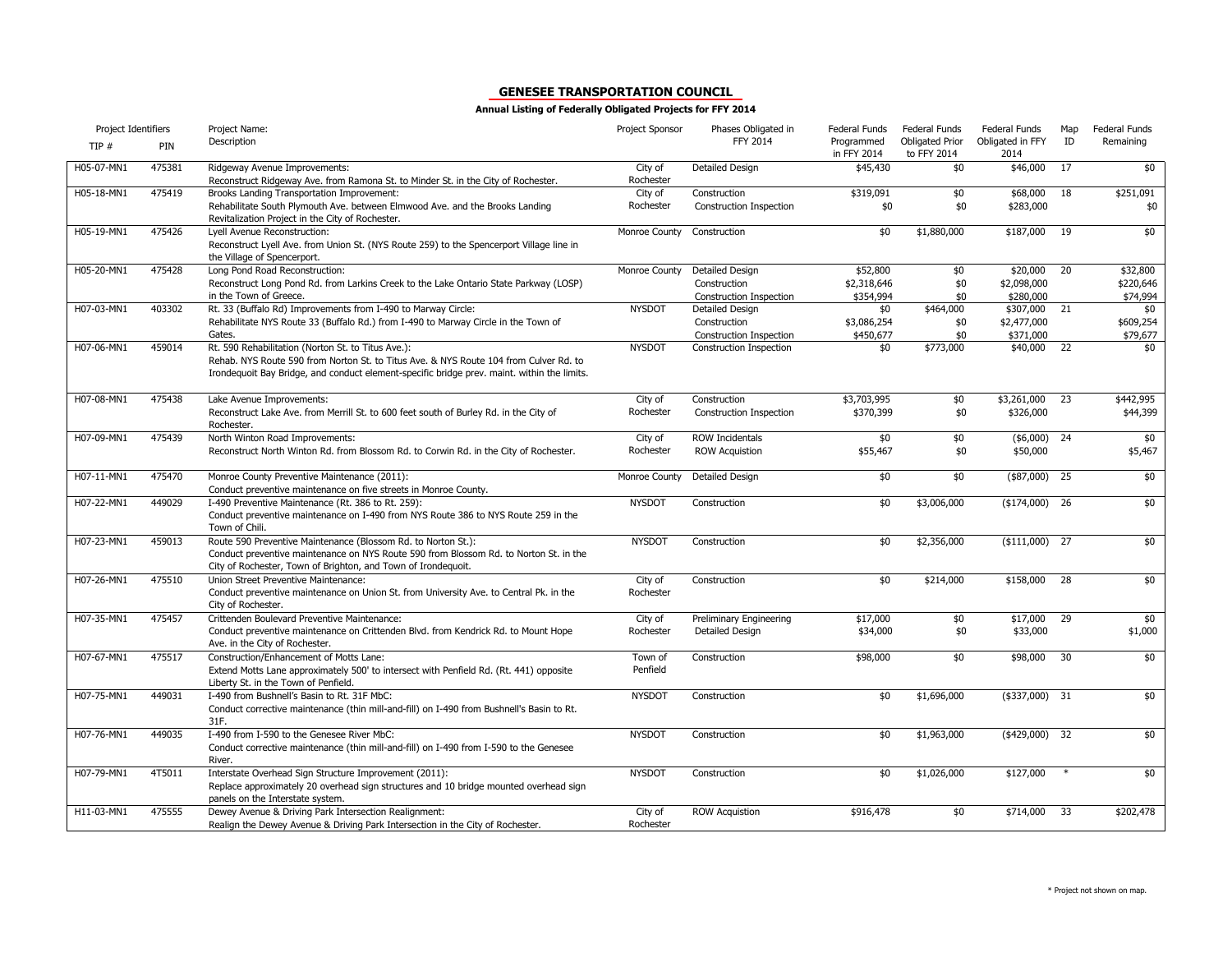| Project Identifiers |        | Project Name:                                                                                                                                                                                                      | Project Sponsor      | Phases Obligated in                                   | Federal Funds                    | Federal Funds                         | Federal Funds                    | Map | Federal Funds         |
|---------------------|--------|--------------------------------------------------------------------------------------------------------------------------------------------------------------------------------------------------------------------|----------------------|-------------------------------------------------------|----------------------------------|---------------------------------------|----------------------------------|-----|-----------------------|
| TIP#                | PIN    | Description                                                                                                                                                                                                        |                      | FFY 2014                                              | Programmed<br>in FFY 2014        | <b>Obligated Prior</b><br>to FFY 2014 | Obligated in FFY<br>2014         | ID  | Remaining             |
| H11-26-MN1          | 493367 | Petten Street Railroad Crossing:<br>Upgrade the warning devices at the Petten Street railroad crossing in the City of<br>Rochester.                                                                                | <b>NYSDOT</b>        | Preliminary Engineering<br>Construction               | \$17,000<br>\$153,000            | \$0<br>\$0                            | \$25,000<br>\$228,000            | 34  | \$0<br>\$0            |
| H11-40-MN1          | 403193 | Rt. 31 (Monroe Ave.) Safety Upgrade: Westfall Rd. to Clover St.:<br>Address safety issues on Route 31 (Monroe Ave.) between Westfall Rd. and Clover St. in<br>the Town of Brighton.                                | <b>NYSDOT</b>        | Construction<br>Construction Inspection               | \$1,417,680<br>\$193,320         | \$0<br>\$0                            | \$2,225,000<br>\$234,000         | 35  | \$0<br>\$0            |
| H11-43-MN1          | 475583 | Two-way Conversion of St. Paul St. & North Clinton Ave.:<br>Convert Saint Paul St. and North Clinton Ave. from one-way to two-way from East Main<br>St. to the Inner Loop                                          | <b>RGRTA</b>         | Other                                                 | \$562,500                        | \$0                                   | \$562,500                        | 36  | \$0                   |
| H11-44-MN1          | 475584 | Huffer Road Curve:<br>Address safety issues at the Huffer Road curve approximately 1,500 feet south of Lake<br>Ontario State Parkway in the Town of Parma.                                                         | Monroe County        | <b>ROW Incidentals</b><br><b>ROW Acquistion</b>       | \$0<br>\$13,500                  | \$23,000<br>\$0                       | $($11,000)$ 37<br>\$14,000       |     | \$0<br>\$0            |
| H11-45-MN1          | 475585 | Joseph Avenue @ Kelly Street Median Barrier:<br>Install a median barrier on Joseph Ave. to prevent left turns from and through movements<br>on Kelly St. in the City of Rochester.                                 | City of<br>Rochester | Construction                                          | \$0                              | \$131,000                             | (\$22,000)                       | 38  | \$0                   |
| H11-50-MN1          | 475590 | Monroe County Horizontal Curve Sign Upgrade:<br>Install and/or relocate warning signs for horizontal curves throughout Monroe County to<br>meet revised standards.                                                 | Monroe County        | Construction<br>Construction Inspection               | \$495,000<br>\$22,500            | \$0<br>\$0                            | \$495,000<br>\$23,000            |     | \$0<br>\$0            |
| H14-03-MN1          | 440415 | Rt. 404 Intersection Improvements @ Five Mile Line Rd. & Hard Rd.:<br>Reconstruct the intersections of Rt. 404 @ Five Mile Line Road and Rt. 404 @ Hard Road<br>in the Town of Webster to improve safety.          | <b>NYSDOT</b>        | Preliminary Engineering                               | \$225,000                        | \$0                                   | \$225,000                        | 39  | \$0                   |
| H14-08-MN1          | 476047 | City of Rochester Highway Preventive Maintenance Group # 1:<br>Conduct preventive maintenance activities on four road segments in the City of Rochester.                                                           | City of<br>Rochester | Preliminary Engineering<br>Detailed Design            | \$55,200<br>\$82,123             | \$0<br>\$0                            | \$55,000<br>\$82,000             | 40  | \$200<br>\$123        |
| H14-09-MN1          | 476048 | City of Rochester Highway Preventive Maintenance Group # 2:<br>Conduct preventive maintenance activities on six road segments in the City of Rochester.                                                            | City of<br>Rochester | Detailed Design                                       | \$115,013                        | \$0                                   | \$191,000                        | 41  | \$0                   |
| H14-11-MN1          | 476050 | City of Rochester Highway Preventive Maintenance Group # 3:<br>Conduct preventive maintenance activities on seven road segments in the City of<br>Rochester.                                                       | City of<br>Rochester | Preliminary Engineering<br>Detailed Design            | \$76,000<br>\$115,013            | \$0<br>\$0                            | \$76,000<br>\$115,000            | 42  | \$0<br>\$13           |
| H14-20-MN1          | 476056 | Monroe County Highway Preventive Maintenance #1:<br>Conduct preventive maintenance activities on seven road segments in Monroe County.                                                                             | Monroe County        | Scoping<br>Preliminary Engineering<br>Detailed Design | \$4,130<br>\$12,390<br>\$231,280 | \$0<br>\$0<br>\$0                     | \$4,000<br>\$12,000<br>\$231,000 | 43  | \$130<br>\$390<br>\$0 |
| H14-22-MN1          | 476058 | Monroe County Highway Preventive Maintenance #3:<br>Conduct preventive maintenance activities on four road segments in Monroe County.                                                                              | Monroe County        | Scoping<br>Preliminary Engineering                    | \$3,403<br>\$13,613              | \$0<br>\$0                            | \$3,000<br>\$14,000              | 44  | \$403<br>\$0          |
| H14-23-MN1          | 476059 | Monroe County Highway Preventive Maintenance #4:<br>Conduct preventive maintenance activities on five road segments in Monroe County.                                                                              | Monroe County        | Preliminary Engineering                               | \$21,270                         | \$0                                   | \$22,000                         | 45  | \$0                   |
| H14-25-MN1          | 494729 | Lake Ontario State Parkway Prev. Maint. (Rt. 19 to Payne Beach):<br>Conduct preventive maintenance activities on Lake Ontario State Parkway from Route 19<br>to Payne Beach Road in the Towns of Hamlin and Parma. | <b>NYSDOT</b>        | Scoping<br><b>Preliminary Engineering</b>             | \$70,210<br>\$82,600             | \$0<br>\$0                            | \$70,000<br>\$82,000             | 46  | \$210<br>\$600        |
| H14-26-MN1          | 440416 | Village of Webster Pavement Preventive Maint. (Rts. 404 & 250):<br>Conduct preventive maintenance activities on Route 404 and Route 250 within the Village<br>of Webster.                                          | <b>NYSDOT</b>        | Preliminary Engineering                               | \$32,214                         | \$0                                   | \$32,000                         | 47  | \$214                 |
| H14-28-MN1          | 439059 | I-390 Interchange Improvements @ Exit 16:<br>Replace the Route 15A bridge over Erie Canal and reconfigure the I-390 northbound Exit<br>16 ramps and lanes connecting to Route 15A in the Town of Brighton.         | <b>NYSDOT</b>        | <b>Detailed Design</b>                                | \$855,900                        | \$1,731,000                           | \$856,000                        | 48  | \$0                   |
| H14-31-MN1          | 449037 | I-490 EB to Route 590 NB Safety Improvements:<br>Install a section of high friction asphalt on the I-490 eastbound ramp to Route 590<br>northbound to improve safety.                                              | <b>NYSDOT</b>        | Construction<br>Construction Inspection               | \$180,000<br>\$27,000            | \$0<br>\$0                            | \$207,000<br>\$12,000            | 49  | \$0<br>\$15,000       |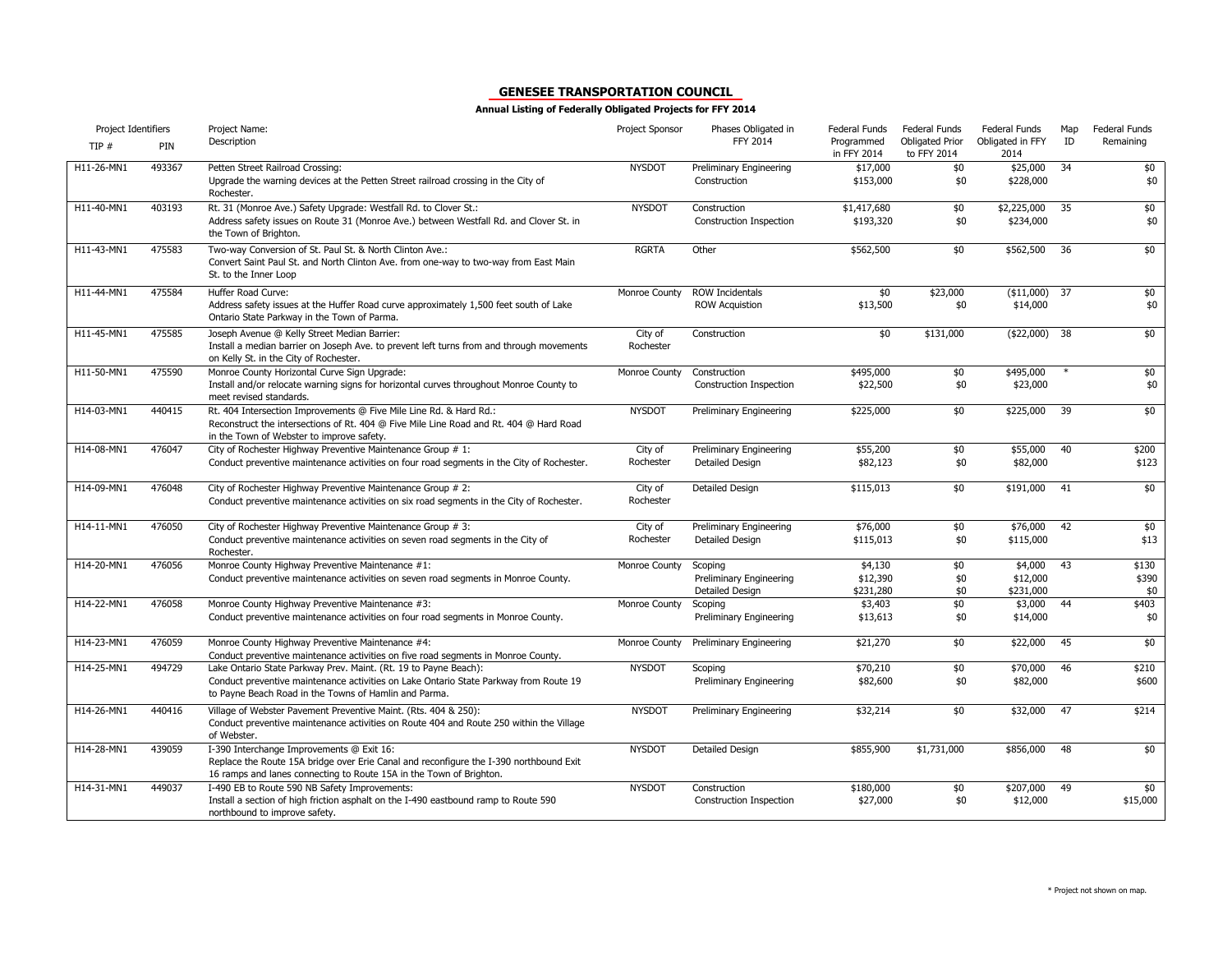| Project Identifiers    |        | Project Name:                                                                                                                                                                                                                                    | Project Sponsor      | Phases Obligated in                            | Federal Funds                       | Federal Funds                         | Federal Funds                  | Map    | Federal Funds         |
|------------------------|--------|--------------------------------------------------------------------------------------------------------------------------------------------------------------------------------------------------------------------------------------------------|----------------------|------------------------------------------------|-------------------------------------|---------------------------------------|--------------------------------|--------|-----------------------|
| TIP#                   | PIN    | Description                                                                                                                                                                                                                                      |                      | FFY 2014                                       | Programmed<br>in FFY 2014           | <b>Obligated Prior</b><br>to FFY 2014 | Obligated in FFY<br>2014       | ID     | Remaining             |
| H14-47-MN1             | 439068 | Access 390 Stage VII Lighting (Gen. River to Rt. 15):<br>Install new lighting on I-390 between the Genesee River and Route 15 in the City of<br>Rochester and Town of Brighton.                                                                  | <b>NYSDOT</b>        | Construction<br>Construction Inspection        | \$1,350,000<br>\$135,000            | \$0<br>\$0                            | \$1,221,000<br>\$147,000       | $\ast$ | \$129,000<br>\$0      |
| H14-53-MN1             | 449038 | I-490 Westbound Exit 4 to Exit 3 MbC:<br>Conduct preventive maintenance on I-490 from Exit 4 to Exit 3 in the Towns of Chili and<br>Riga.                                                                                                        | <b>NYSDOT</b>        | Construction<br>Construction Inspection        | \$1,440,000<br>\$225,000            | \$0<br>\$0                            | \$1,291,000<br>\$155,000       | 50     | \$149,000<br>\$70,000 |
| H14-54-MN1             | 438312 | Route 383 (Rt. 252 to City Line) Preventive Maintenance:<br>Conduct preventive maintenance on Route 383 from the RR crossing north of Route 252<br>to the Rochester City Line in the Town of Chili.                                              | <b>NYSDOT</b>        | Preliminary Engineering                        | \$64,000                            | \$0                                   | \$64,000                       | 51     | \$0                   |
| H14-55-MN1             | 459019 | I-590 (I-390 to Highland Ave.) Preventive Maintenance:<br>Conduct preventive maintenance on I-590 from I-390 to Highland Avenue in the Town of<br>Brighton.                                                                                      | <b>NYSDOT</b>        | Preliminary Engineering                        | \$180,000                           | \$0                                   | \$160,000                      | 52     | \$20,000              |
| <b>Bridge Projects</b> |        |                                                                                                                                                                                                                                                  |                      |                                                |                                     |                                       |                                |        |                       |
| B99-22-MN1             | 475286 | Broad Street Bridge & Tunnel Preventive Maintenance:<br>Repair and enhance the Broad Street bridge over the Genesee River and the Broad St.<br>Tunnel East Approach/Aqueduct in the City of Rochester and construct streetscape<br>improvements. | City of<br>Rochester | Preliminary Engineering<br>Detailed Design     | \$248,290<br>\$0                    | \$0<br>\$0                            | \$325,000<br>\$208,000         | 53     | \$0<br>\$0            |
| B01-02-MN1             | 475333 | Smith Street Bridge:                                                                                                                                                                                                                             | City of              | <b>Detailed Design</b>                         | \$0                                 | \$344,000                             | \$10,000                       | 54     | $\frac{1}{2}$         |
|                        |        | Rehabilitate the Smith Street bridge over the Genesee River in the City of Rochester.                                                                                                                                                            | Rochester            | Construction                                   | \$0                                 | \$5,728,000                           | \$110,000                      |        | \$0                   |
| B03-02-MN1             | 4940T5 | Inner Loop Bridge over Brown's Raceway:<br>Conduct element-specific preventive maintenance on the Inner Loop bridge over Brown's<br>Raceway in the City of Rochester.                                                                            | <b>NYSDOT</b>        | Construction<br><b>Construction Inspection</b> | \$4,000,000<br>\$280,000            | \$0<br>\$0                            | \$3,995,000<br>\$280,000       | 55     | \$5,000<br>\$0        |
| B05-05-MN1             | 475392 | Union Street Bridge over Black Creek:<br>Replace the Union St. bridge over Black Creek in the Town of Chili.                                                                                                                                     | Monroe County        | <b>Detailed Design</b><br>Construction         | \$0<br>\$0                          | \$105,000<br>\$1,050,000              | $($50,000)$ 56<br>$(*432,000)$ |        | $\frac{1}{2}$<br>\$0  |
| B05-08-MN1             | 475395 | Wilder Road Bridge Preventive Maintenance:<br>Conduct element-specific preventive maintenance on the Wilder Rd. bridge over Salmon<br>Creek in the Town of Parma.                                                                                | Monroe County        | <b>Detailed Design</b><br>Construction         | \$0<br>\$0                          | \$40,000<br>\$245,000                 | $(*34,000)$<br>$(*23,000)$     | 57     | \$0<br>\$0            |
| B05-11-MN1             | 475398 | Peck Road Bridge over Salmon Creek:<br>Replace the Peck Rd. bridge over Salmon Creek in the Town of Parma.                                                                                                                                       | Monroe County        | Construction                                   | \$0                                 | \$785,000                             | $($169,000)$ 58                |        | \$0                   |
| B07-01-MN1             | 475477 | Long Pond Road Bridge over Round Pond Creek:<br>Rehabilitate the Long Pond Rd. bridge over Round Pond Creek in the Town of Greece.                                                                                                               | Monroe County        | Construction                                   | \$40,000                            | \$0                                   | \$40,000                       | 59     | \$0                   |
| B07-02-MN1             | 475478 | Edgewood Avenue Bridge over Allens Creek:<br>Replace the Edgewood Ave. bridge over Allens Creek in the Town of Brighton.                                                                                                                         | Monroe County        | Construction                                   | \$172,772                           | \$500,000                             | \$12,000                       | 60     | \$0                   |
| B07-04-MN1             | 475480 | Penfield Road Bridge over Irondequoit Creek:<br>Rehabilitate the Penfield Rd. bridge over Irondequoit Creek in the Town of Penfield.                                                                                                             | Monroe County        | Construction                                   | \$0                                 | \$600,000                             | \$51,000                       | 61     | \$0                   |
| B07-05-MN1             | 475481 | Twin Bridge Road over Oatka Creek and Oatka Creek Tributary:<br>Rehabilitate the Twin Bridge Rd. bridges over Oatka Creek and Oatka Creek Tributary in<br>the Town of Wheatland.                                                                 | Monroe County        | Construction                                   | \$32,000                            | \$550,000                             | \$62,000                       | 62     | \$0                   |
| B07-06-MN1             | 401801 | Rt. 18 over Moorman Creek:<br>Replace the NYS Route 18 bridge over Moorman Creek in the Town of Clarkson.                                                                                                                                        | <b>NYSDOT</b>        | Construction                                   | \$0                                 | \$625,000                             | \$20,000                       | 63     | \$0                   |
| B07-09-MN1             | 449011 | I-490 Ramp to Rt 96 Bridge over I-490:<br>Replace the I-490 ramp bridge to NYS Route 96 over I-490 in the Town of Perinton.                                                                                                                      | <b>NYSDOT</b>        | Detailed Design                                | \$0                                 | \$401,000                             | $($366,000)$ 64                |        | \$0                   |
| B11-08-MN1             | 410443 | Rt. 104 Bridge over Irondequoit Bay Preventive Maintenance:<br>Conduct element-specific maintenance on the Rt. 104 Bridge over Irondequoit Bay.                                                                                                  | <b>NYSDOT</b>        | Construction<br>Construction Inspection        | \$0<br>\$0                          | \$11,268,000<br>\$1,113,000           | \$488,000<br>\$230,000         | 65     | $\frac{1}{2}$<br>\$0  |
| B11-15-MN1             | 475526 | Monroe County Bridge Preventive Maintenance Projects:<br>Conduct element-specific preventive maintenance on four bridges in Monroe County.                                                                                                       | Monroe County        | Construction<br>Construction Inspection        | $\overline{1,540,490}$<br>\$215,586 | \$0<br>\$0                            | \$1,516,000<br>\$154,000       | $\ast$ | \$24,490<br>\$61,586  |
| B11-21-MN1             | 475532 | Elmwood Avenue Bridge Rehabilitation:<br>Rehabilitate the Elmwood Avenue Bridge over the Genesee River in the City of Rochester.                                                                                                                 | City of<br>Rochester | Construction<br><b>Construction Inspection</b> | \$754,361<br>\$75,436               | \$0<br>\$0                            | \$754,000<br>\$75,000          | 66     | \$361<br>\$436        |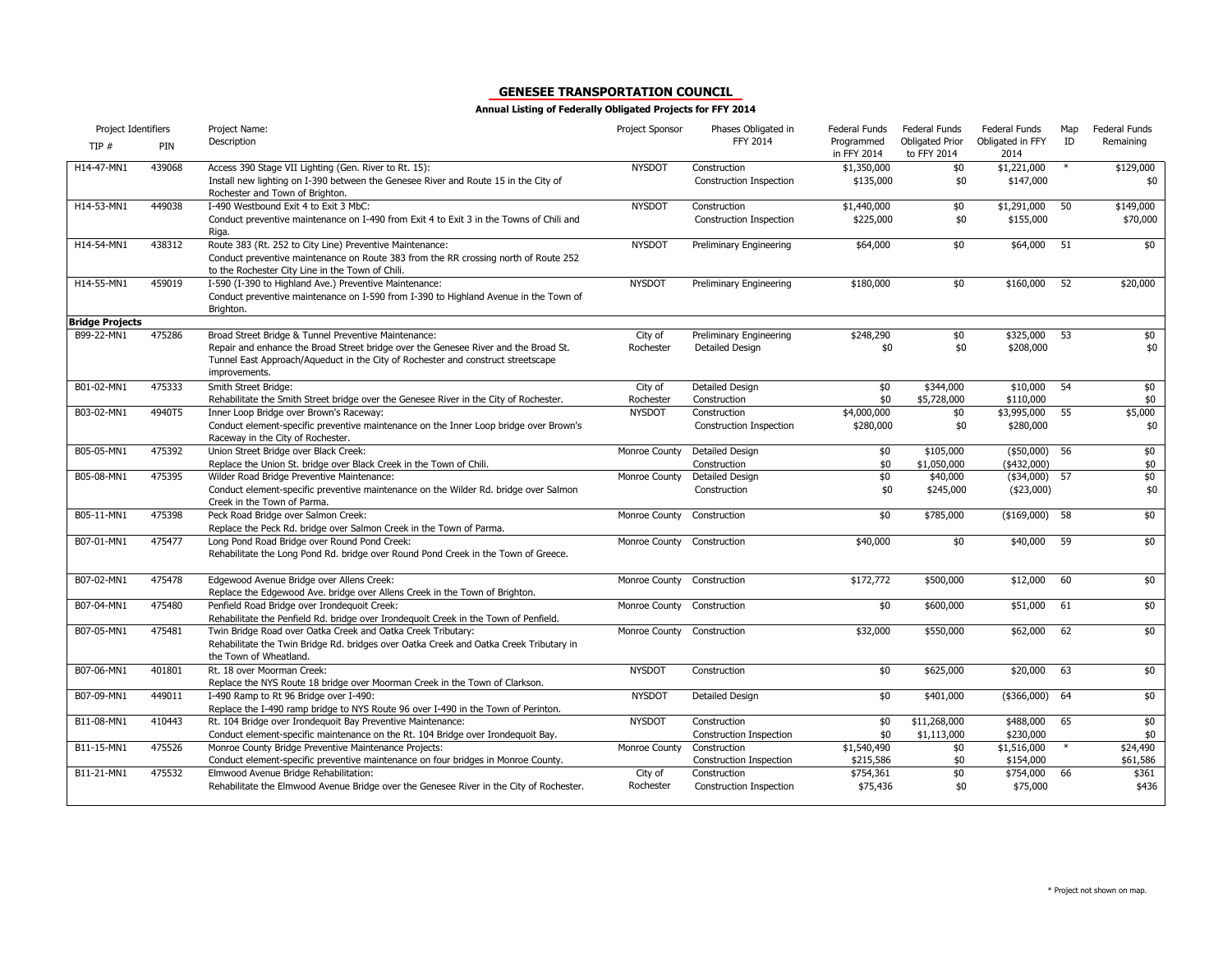| Project Identifiers                   |        | Project Name:                                                                                                    | Project Sponsor | Phases Obligated in            | <b>Federal Funds</b>      | <b>Federal Funds</b>                  | Federal Funds            | Map    | Federal Funds |
|---------------------------------------|--------|------------------------------------------------------------------------------------------------------------------|-----------------|--------------------------------|---------------------------|---------------------------------------|--------------------------|--------|---------------|
| TIP#                                  | PIN    | Description                                                                                                      |                 | FFY 2014                       | Programmed<br>in FFY 2014 | <b>Obligated Prior</b><br>to FFY 2014 | Obligated in FFY<br>2014 | ID     | Remaining     |
| B11-41-MN1                            | 475553 | Sibley Road over Honeoye Creek:                                                                                  | Monroe County   | Scoping                        | \$10,400                  | \$0                                   | \$5,000                  | 67     | \$5,400       |
|                                       |        | Rehabilitate the Sibley Road bridge over Honeoye Creek in the Town of Mendon.                                    |                 | Preliminary Engineering        | \$53,600                  | \$111,000                             | \$26,000                 |        | \$0           |
|                                       |        |                                                                                                                  |                 | Detailed Design                | \$42,400                  | \$70,000                              | \$76,000                 |        | \$0           |
| B11-43-MN1                            | 480593 | NYSDOT Bridge Bearing and Pedestal Repair:                                                                       | <b>NYSDOT</b>   | Construction                   | \$0                       | \$1,029,000                           | \$390,000                |        | \$0           |
|                                       |        | Repair/replace bearings and pedestals on several NYSDOT-owned bridge throughout the                              |                 |                                |                           |                                       |                          |        |               |
| B11-60-MN1                            | 475560 | region.<br>City of Rochester 2013 Bridge Preventive Maintenance:                                                 | City of         | Construction                   | \$84,800                  | \$383,000                             | \$62,000                 |        | \$0           |
|                                       |        | Conduct element-specific preventive maintenance of two bridges in the City of Rochester.                         | Rochester       | Construction Inspection        | \$44,000                  | \$36,000                              | \$44,000                 |        | \$0           |
|                                       |        |                                                                                                                  |                 |                                |                           |                                       |                          |        |               |
| B11-64-MN1                            | 475564 | Monroe County 2013 Bridge Preventive Maintenance:                                                                | Monroe County   | <b>Detailed Design</b>         | \$3,200                   | \$0                                   | \$3,000                  |        | \$200         |
|                                       |        | Conduct element-specific preventive maintenance on three bridges and replace rustic                              |                 | Construction                   | \$460,635                 | \$0                                   | \$440,000                |        | \$20,635      |
|                                       |        | railing to meet current safety standard on three bridges in Monroe County.                                       |                 | <b>Construction Inspection</b> | \$52,166                  | \$0                                   | \$74,000                 |        | \$0           |
| B11-72-MN1                            | 459017 | Route 590 and Route 104 Bridge Repairs:                                                                          | <b>NYSDOT</b>   | <b>Detailed Design</b>         | \$0                       | \$0                                   | \$211,000                | $\ast$ | \$0           |
|                                       |        | Conduct element-specific bridge preventive maintenance on 9 bridges along Route 104                              |                 |                                |                           |                                       |                          |        |               |
|                                       |        | and Route 590 in the Town of Irodequoit.                                                                         |                 |                                |                           |                                       |                          |        |               |
| B14-01-MN1                            | 480635 | NYSDOT Bridge Painting MbC (West Side, 2015):                                                                    | <b>NYSDOT</b>   | Construction                   | \$2,233,518               | \$0                                   | \$1,851,000              |        | \$382,518     |
|                                       |        | Address deficient paint on 7 bridges along the I-490 and Rt. 390 corridors on the west<br>side of Monroe County. |                 | Construction Inspection        | \$517,200                 | \$0                                   | \$637,000                |        | \$0           |
| B14-02-MN1                            | 480634 | Route 104 Irondequoit and Webster Bridge Painting (FFY 2016):                                                    | <b>NYSDOT</b>   | Construction                   | \$2,800,000               | \$0                                   | \$2,597,000              |        | \$203,000     |
|                                       |        | Address deficient paint on 27 bridges along the Route 104 corridor in the Towns of<br>Irondequoit and Webster.   |                 | Construction Inspection        | \$338,400                 | \$0                                   | \$338,000                |        | \$400         |
| B14-03-MN1                            | 480636 | NYSDOT Bridge Preventive Maintenance @ 7 locations (FFY 2016):                                                   | <b>NYSDOT</b>   | Preliminary Engineering        | \$66,080                  | \$0                                   | \$66,000                 |        | \$80          |
|                                       |        | Conduct element-specific preventive maintenance on seven bridges throughout the region.                          |                 |                                |                           |                                       |                          |        |               |
| B14-04-MN1                            | 480638 | NYSDOT Bridge Joint Repair at 11 locations in Monroe County:                                                     | <b>NYSDOT</b>   | Scoping                        | \$37,170                  | \$0                                   | \$33,000                 | $\ast$ | \$4,170       |
|                                       |        | Repair joints on eleven bridges throughout the region.                                                           |                 | <b>Preliminary Engineering</b> | \$204,435                 | \$0                                   | \$182,000                |        | \$22,435      |
| B14-05-MN1                            | 480639 | NYSDOT Bridge Joint Repair at 12 locations in Monroe County:                                                     | <b>NYSDOT</b>   | Scoping                        | \$37,170                  | \$0                                   | \$33,000                 | $*$    | \$4,170       |
|                                       |        | Repair joints on twelve bridges throughout the region.                                                           |                 | Preliminary Engineering        | \$204,435                 | \$0                                   | \$182,000                |        | \$22,435      |
| B14-12-MN1                            | 476066 | North Greece Road Bridge over Larkin Creek Minor Rehabilitation:                                                 | Monroe County   | <b>Detailed Design</b>         | \$31,200                  | \$0                                   | \$38,000                 | 68     | \$0           |
|                                       |        | Conduct element-specific preventive maintenance on the North Greece Road bridge over                             |                 |                                |                           |                                       |                          |        |               |
|                                       |        | Larkin Creek in the Town of Greece.                                                                              |                 |                                |                           |                                       |                          |        |               |
| B14-20-MN1                            | 494006 | Lift Bridge Rehabilitation of Rt. 250 & Rt. 259 over the Erie Canal:                                             | <b>NYSDOT</b>   | <b>Preliminary Engineering</b> | \$826,000                 | \$0                                   | \$826,000                | 69     | \$0           |
|                                       |        | Rehabilitate the lift bridges carrying Rt. 250 over the Erie Canal in the Village of Fairport                    |                 |                                |                           |                                       |                          |        |               |
|                                       |        | and Rt. 259 over the Erie Canal in the Village of Spencerport.                                                   |                 |                                |                           |                                       |                          |        |               |
| <b>Other Projects</b><br>O03-01-MN1   | 4ITS10 | Highway Emergency Local Patrol (HELP) Program:                                                                   | <b>NYSDOT</b>   | Other                          | \$361,746                 | \$0                                   | \$362,000                |        | \$0           |
|                                       |        | Continue the Highway Emergency Local Patrol (HELP) service on highways in the                                    |                 |                                |                           |                                       |                          |        |               |
|                                       |        | Rochester TMA.                                                                                                   |                 |                                |                           |                                       |                          |        |               |
| O07-05-R43                            | 475464 | Genesee Region Clean Comm. CMAQ Outreach & Implementation:                                                       | <b>GRCC</b>     | Other                          | \$796,342                 | \$0                                   | \$796,000                | $\ast$ | \$342         |
|                                       |        | Implement a program to replace existing fleet vehicles with new alternative fueled                               |                 |                                |                           |                                       |                          |        |               |
|                                       |        | vehicles and/or new vehicles with approved retrofit modifications.                                               |                 |                                |                           |                                       |                          |        |               |
| <b>Public Transportation Projects</b> |        |                                                                                                                  |                 |                                |                           |                                       |                          |        |               |
| T99-02-MN1                            | 482073 | Renaissance Square Transit Center:                                                                               | <b>RGRTA</b>    | Other                          | \$4,002,900               | \$37,557,108                          | \$4,002,900              | 70     | \$0           |
|                                       |        | Construction of the transit component of former Renaissance Square project. Project will                         |                 |                                |                           |                                       |                          |        |               |
|                                       |        | include a new bus terminal to replace the existing outdoor, on-street transit transfer                           |                 |                                |                           |                                       |                          |        |               |
|                                       |        | facility.                                                                                                        |                 |                                |                           |                                       |                          |        |               |
| T11-02-MN1                            | 482183 | Replace 20 RTS Buses (2014):                                                                                     | <b>RGRTA</b>    | Other                          | \$6,778,000               | \$0                                   | \$974,809                |        | \$5,803,191   |
|                                       |        | Replace 20 Regional Transit Service Buses.                                                                       |                 |                                |                           |                                       |                          |        |               |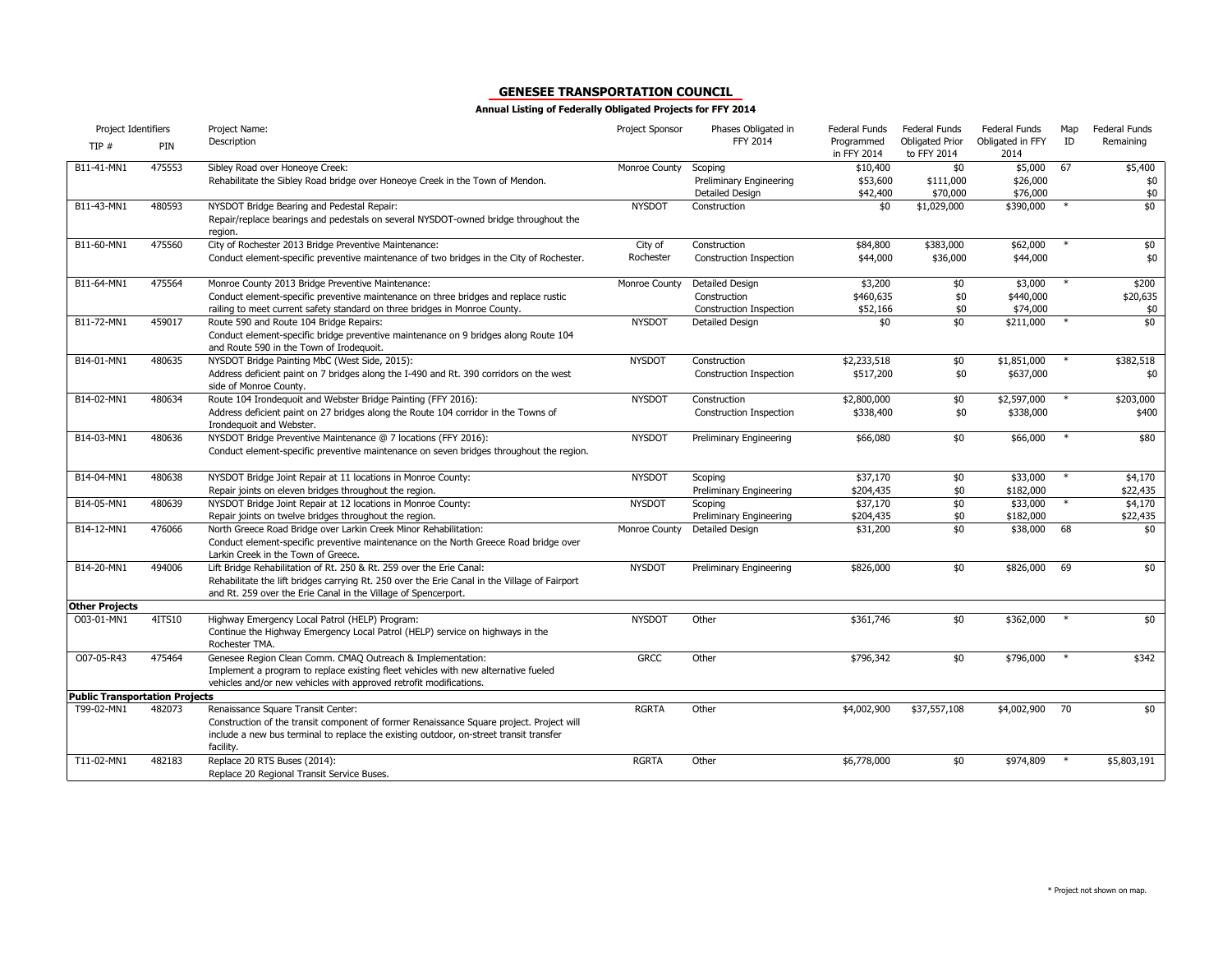| Project Identifiers                      |        | Project Name:                                                                                                         | <b>Project Sponsor</b> | Phases Obligated in            | <b>Federal Funds</b>      | <b>Federal Funds</b>                  | <b>Federal Funds</b>     | Map    | <b>Federal Funds</b> |
|------------------------------------------|--------|-----------------------------------------------------------------------------------------------------------------------|------------------------|--------------------------------|---------------------------|---------------------------------------|--------------------------|--------|----------------------|
| TIP #                                    | PIN    | Description                                                                                                           |                        | FFY 2014                       | Programmed<br>in FFY 2014 | <b>Obligated Prior</b><br>to FFY 2014 | Obligated in FFY<br>2014 | ID     | Remaining            |
| <b>Bicycle &amp; Pedestrian Projects</b> |        |                                                                                                                       |                        |                                |                           |                                       |                          |        |                      |
| N05-03-MN1                               | 475410 | City of Rochester Bicycle Trails:                                                                                     | City of                | Construction                   | \$1,076,168               | \$507,000                             | \$863,000                | $\ast$ | \$0                  |
|                                          |        | Construct several multi-use trails in the City of Rochester.                                                          | Rochester              | Construction Inspection        | \$80,095                  | \$69,000                              | \$198,000                |        | \$0                  |
| N14-02-MN1                               | 476080 | Elmwood Avenue/Collegetown Cycle Track:                                                                               | City of                | Preliminary Engineering        | \$60,000                  | \$0                                   | \$60,000                 | 71     | \$0                  |
|                                          |        | Construct a physically-separated two-way cycle track within the Elmwood Avenue corridor                               | Rochester              |                                |                           |                                       |                          |        |                      |
|                                          |        | from the Genesee River to Mount Hope Ave.                                                                             |                        |                                |                           |                                       |                          |        |                      |
| <b>ITS Projects</b>                      |        |                                                                                                                       |                        |                                |                           |                                       |                          |        |                      |
| I94-07-MN1                               | 482109 | Rochester/Monroe County Traffic Control Center:                                                                       | Monroe County          | Other                          | \$571,762                 | \$0                                   | \$744,000                | $\ast$ | \$0                  |
| I11-03-MN1                               | 4ITS21 | Annual operating cost of the Rochester/Monroe County Traffic Control Center. Rehabilitate                             | <b>NYSDOT</b>          |                                |                           |                                       |                          |        |                      |
|                                          |        | Route 590 ITS Improvements Part II:                                                                                   |                        | Construction                   | \$0<br>\$0                | \$279,000                             | (\$112,000)              |        | \$0<br>\$0           |
|                                          |        | Upgrade various Intelligent Transportation System (ITS) elements along the I-590 corridor<br>in the Town of Brighton. |                        | <b>Construction Inspection</b> |                           | \$40,000                              | (\$20,000)               |        |                      |
| I14-02-MN1                               | 4ITS23 | Monroe Co. Camera Deployment & ITS Integration Stage 5:                                                               | Monroe County          | <b>Detailed Design</b>         | \$60,000                  | \$0                                   | \$34,000                 | $\ast$ | \$26,000             |
|                                          |        | Deploy a system of cameras and other ITS devices along key arterials in Monroe County.                                |                        |                                |                           |                                       |                          |        |                      |
|                                          |        | Projects principally located in Livingston County (inside MPA)                                                        |                        |                                |                           |                                       |                          |        |                      |
| <b>Bicycle &amp; Pedestrian Projects</b> |        |                                                                                                                       |                        |                                |                           |                                       |                          |        |                      |
| N07-01-LV1                               | 475492 | Erie-Attica Trail to Avon:                                                                                            | Village of Avon        | Construction                   | \$56,000                  | \$0                                   | \$56,000                 | 72     | \$0                  |
|                                          |        | Construct a multi-use trail along an abandoned section of the Erie-Attica Railroad,                                   |                        | Construction Inspection        | \$18,000                  | \$0                                   | \$18,000                 |        | \$0                  |
|                                          |        | connecting the existing Genesee Valley Greenway to the Village of Avon.                                               |                        |                                |                           |                                       |                          |        |                      |
| <b>Highway Projects</b>                  |        | Projects principally located in Livingston County (outside MPA)                                                       |                        |                                |                           |                                       |                          |        |                      |
| H05-11-LV2                               | 439018 | I-390 Concrete Pavement Restoration in Geneseo (SR 408 - US 20A):                                                     | <b>NYSDOT</b>          | Construction                   | \$0                       | \$3,712,000                           | $($154,000)$ 73          |        | \$0                  |
|                                          |        | Rehabilitate I-390 from NYS Route 408 (Exit 7) to US Route 20A (Exit 8) in the Towns of                               |                        |                                |                           |                                       |                          |        |                      |
|                                          |        | Groveland and Geneseo.                                                                                                |                        |                                |                           |                                       |                          |        |                      |
| H07-44-LV2                               | 475467 | Maple Beach Hill Road:                                                                                                | Livingston             | Other                          | \$0                       | \$202,000                             | $($160,000)$ 74          |        | \$0                  |
|                                          |        | Rehabilitate Maple Beach Hill Rd. from NYS Route 256 to County Rd. 10 in the Town of                                  | County                 |                                |                           |                                       |                          |        |                      |
|                                          |        | Groveland.                                                                                                            |                        |                                |                           |                                       |                          |        |                      |
| H07-77-LV2                               | 480594 | I-390 Rest Areas in Groveland MbC:                                                                                    | <b>NYSDOT</b>          | Construction                   | \$0                       | \$585,000                             | $($110,000)$ 75          |        | \$0                  |
|                                          |        | Conduct corrective maintenance (mill-and-fill/overlay) at the I-390 Rest Areas in the Town                            |                        |                                |                           |                                       |                          |        |                      |
|                                          |        | of Groveland.                                                                                                         |                        |                                |                           |                                       |                          |        |                      |
| H09-92-LV2                               | 4LS092 | County Road 10/Groveland Road (County Road 44 to Geneseo Village Line) Rehabilitation:                                | Livingston             | Construction                   | \$0                       | \$1,931,000                           | $(*497,000)$ 76          |        | \$0                  |
|                                          |        |                                                                                                                       | County                 |                                |                           |                                       |                          |        |                      |
|                                          |        | Rehabilitate County Rd. 10 (Groveland Rd.) from CR 44 to the Village line in the Towns of                             |                        |                                |                           |                                       |                          |        |                      |
|                                          |        | Groveland & Geneseo.                                                                                                  |                        |                                |                           |                                       |                          |        |                      |
| H11-51-LV2                               | 439019 | I-390 Rest Areas Sewer, Roof, and Water Line Work:                                                                    | <b>NYSDOT</b>          | <b>ROW Acquistion</b>          | \$3,600                   | \$0                                   | \$3,000                  | 77     | \$600                |
|                                          |        | Improve the I-390 Rest Areas in the Town of Groveland.                                                                |                        | Construction                   | \$723,600                 | \$0                                   | \$724,000                |        | \$0                  |
|                                          |        |                                                                                                                       |                        | Construction Inspection        | \$64,000                  | \$0                                   | \$102,000                |        | \$0                  |
| <b>Bridge Projects</b>                   |        |                                                                                                                       |                        |                                |                           |                                       |                          |        |                      |
| B03-07-LV2                               | 406329 | Route 63 Bridge:                                                                                                      | <b>NYSDOT</b>          | Detailed Design                | \$0                       | \$396,000                             | \$200,000                | 78     | \$0                  |
|                                          |        | Replace the Route 63 bridge over the Genesee River in the Town of Geneseo.                                            |                        |                                |                           |                                       |                          |        |                      |
| B05-17-LV2                               | 475384 | Baker Road Bridge over Keshegua Creek:                                                                                | Livingston             | Detailed Design                | \$0\$                     | \$18,000                              | $($18,000)$ 79           |        | \$0                  |
|                                          |        | Reconstruct the Baker Rd. bridge over Keshequa Creek in the Town of Portage.                                          | County                 | Construction                   | \$0                       | \$190,000                             | $(*45,000)$              |        | \$0                  |
| B05-19-LV2                               | 475386 | Wildcat Road Bridge over Wildcat Gully:                                                                               | Livingston             | Construction                   | \$0                       | \$310,000                             | \$15,000                 | 80     | \$0                  |
|                                          |        | Reconstruct the Wildcat Rd. bridge over Wildcat Gully in the Town of Mount Morris.                                    | County                 |                                |                           |                                       |                          |        |                      |
| B11-22-LV2                               | 475533 | Walnut Street Bridge over Keshegua Creek:                                                                             | Livingston             | Construction                   | \$64,800                  | \$333,000                             | \$65,000                 | 81     | \$0                  |
|                                          |        | Rehabilitate the Walnut Street Bridge over Keshequa Creek in the Village of Nunda.                                    | County                 |                                |                           |                                       |                          |        |                      |
| B11-57-LV2                               | 475559 | Livingston County Bridge Preventive Maintenance:                                                                      | Livingston             | Construction                   | \$160,000                 | \$310,000                             | \$160,000                |        | \$0                  |
|                                          |        | Conduct element specific preventive maintenance of two bridges in Livingston County.                                  | County                 |                                |                           |                                       |                          |        |                      |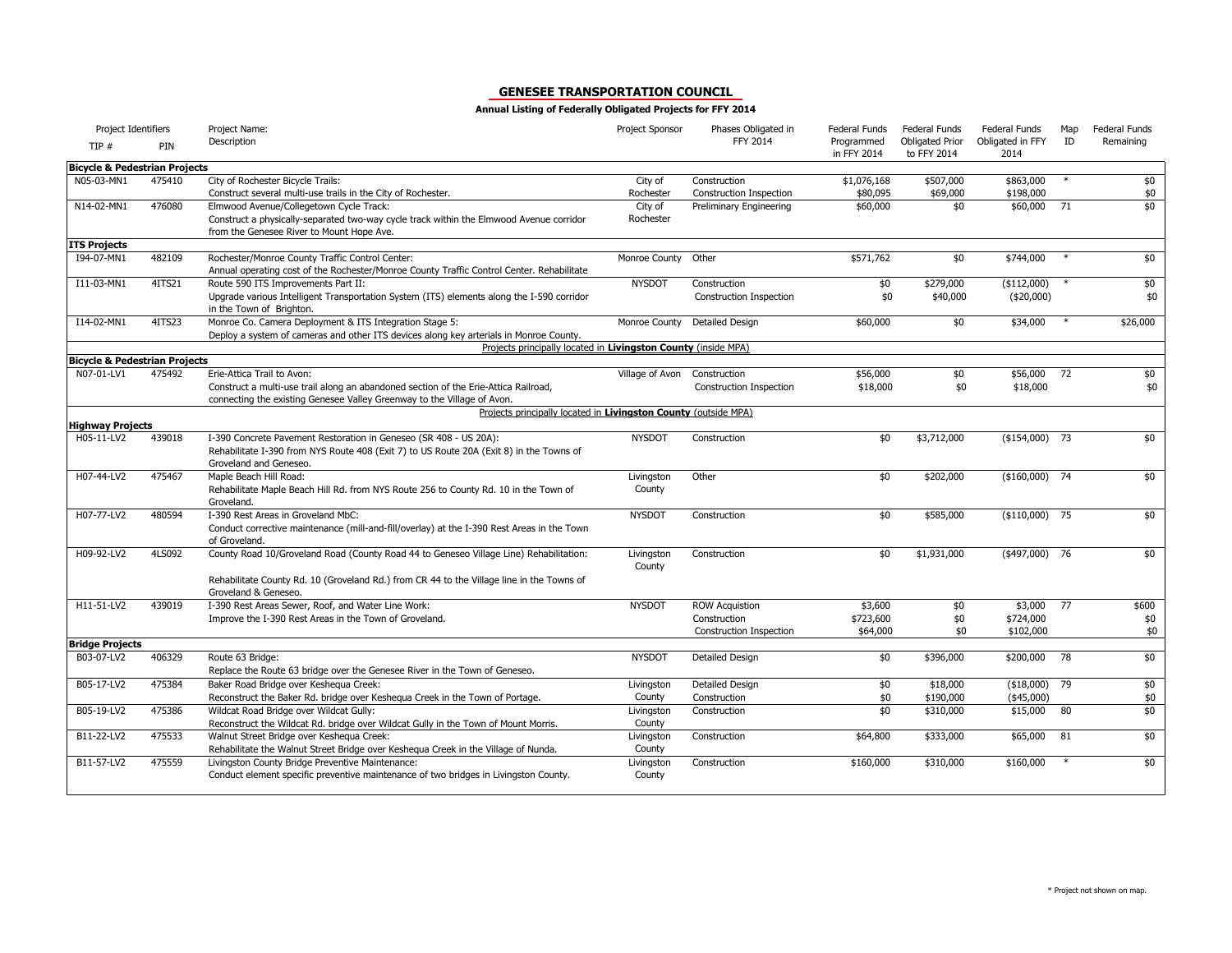| Project Identifiers                  |        | Project Name:                                                                                                                                                                    | Project Sponsor       | Phases Obligated in            | <b>Federal Funds</b>      | Federal Funds                         | <b>Federal Funds</b>     | Map | Federal Funds |
|--------------------------------------|--------|----------------------------------------------------------------------------------------------------------------------------------------------------------------------------------|-----------------------|--------------------------------|---------------------------|---------------------------------------|--------------------------|-----|---------------|
| TIP#                                 | PIN    | Description                                                                                                                                                                      |                       | FFY 2014                       | Programmed<br>in FFY 2014 | <b>Obligated Prior</b><br>to FFY 2014 | Obligated in FFY<br>2014 | ID  | Remaining     |
| B14-25-LV2                           | 476086 | Applinville Road Bridge Replacement:                                                                                                                                             | Livingston            | Preliminary Engineering        | \$91,686                  | \$0                                   | \$92,000                 | 82  | \$0           |
|                                      |        | Replace the Applinville Road bridge over Canaseraga Creek in the Towns of W. Sparta and<br>Sparta.                                                                               | County                | ROW Incidentals                | \$6,608                   | \$0                                   | \$6,000                  |     | \$608         |
| <b>Highway Projects</b>              |        | Projects principally located in Ontario County (inside MPA)                                                                                                                      |                       |                                |                           |                                       |                          |     |               |
| H07-04-ON1                           | 425105 | Rt. 251 Rehabilitation:                                                                                                                                                          | <b>NYSDOT</b>         | Construction                   | \$0                       | \$4,303,000                           | \$634,000                | 83  | \$0           |
|                                      |        | Rehabilitate NYS Route 251 from NYS Route 64 (Mendon Center Rd.) to NYS Route 96 in<br>the Towns of Mendon and Victor.                                                           |                       |                                |                           |                                       |                          |     |               |
| H07-07-ON1                           | 475507 | CR 10 Intersections Improvement and CR 10 Preventive Maintenance:                                                                                                                | <b>Ontario County</b> | <b>ROW Incidentals</b>         | \$0                       | \$28,000                              | $($23,000)$ 84           |     | \$0           |
|                                      |        | Construct 2 roundabouts at the intersections of CR 10 & CR 46 and CR 10 & CR4; conduct<br>prev. maint. On CR 10 from Rts. 5 & 20 to CR 4 in the Towns of Canandaigua & Hopewell. |                       | <b>ROW Acquistion</b>          | \$0                       | \$84,000                              | ( \$63,000)              |     | \$0           |
| H11-46-ON1                           | 475586 | CR 8 @ CR 41 & Shortsville Rd. Intersection Improvement:                                                                                                                         | Ontario County        | <b>Detailed Design</b>         | \$174,712                 | \$36,000                              | \$194,000                | 85  | \$0           |
|                                      |        | Reconstruct the CR 8 @ CR 41 & Shortsville Rd. intersection in the Town of Farmington to                                                                                         |                       | <b>ROW Incidentals</b>         | \$0                       | \$14,000                              | \$5,000                  |     | \$0           |
|                                      |        | reduce right-angle crashes.                                                                                                                                                      |                       | <b>ROW Acquistion</b>          | \$22,500                  | \$0                                   | \$11,000                 |     | \$11,500      |
| <b>Bridge Projects</b><br>B05-13-ON1 | 475400 | Deuel Road Bridge Replacement and Realignment of Deuel Road:                                                                                                                     | <b>Ontario County</b> | Construction                   | \$0                       | \$1,540,000                           | $($181,000)$ 86          |     | \$0           |
|                                      |        | Reconstruct the Deuel Rd. bridge over Deuel Gulley and realign the Deuel Rd. intersection<br>with Rt. 21 in the Town of Canandaigua.                                             |                       |                                |                           |                                       |                          |     |               |
| B07-12-ON1                           | 475503 | Main Street Fishers Bridge over Irondequoit Creek:                                                                                                                               | Ontario County        | <b>ROW Acquistion</b>          | \$16,000                  | \$17,000                              | \$4,000                  | 87  | \$0           |
|                                      |        | Replace the Main St. Fishers bridge over Irondequoit Creek in the Town of Victor.                                                                                                |                       |                                |                           |                                       |                          |     |               |
| <b>Highway Projects</b>              |        | Projects principally located in Ontario County (outside MPA)                                                                                                                     |                       |                                |                           |                                       |                          |     |               |
| $97 - A3 - 1$                        | 493246 | Chapinville Rd. Railroad Crossing:                                                                                                                                               | <b>NYSDOT</b>         | Construction                   | \$0                       | \$178,000                             | \$56,000                 | 88  | \$0           |
|                                      |        | Reconsruct the Chapinville Rd. Railroad Crossing in the Town of Hopewell.                                                                                                        |                       |                                |                           |                                       |                          |     |               |
| H97-35-ON2                           | 493251 | Crane St. Railroad Crossing:                                                                                                                                                     | <b>NYSDOT</b>         | Construction                   | \$0                       | \$163,000                             | (\$51,000)               | 89  | \$0           |
| H11-01-ON2                           | 400555 | Reconstruct the Crane St. Railroad Crossing in the Village of Clifton Springs.<br>Routes 5&20 in Geneva:                                                                         | <b>NYSDOT</b>         | Construction                   | \$2,367,604               | \$0                                   | \$2,665,000              | 90  | \$0           |
|                                      |        | Rehabilitate Routes 5 & 20 in the Town and City of Geneva.                                                                                                                       |                       | <b>Construction Inspection</b> | \$284,113                 | \$0                                   | \$266,000                |     | \$18,113      |
| H11-25-ON2                           | 493366 | North Street Railroad Crossing:                                                                                                                                                  | <b>NYSDOT</b>         | Preliminary Engineering        | \$0                       | \$17,000                              | \$90,000                 | 91  | \$0           |
|                                      |        | Upgrade the warning devices at the North Street railroad crossing in the Town of Geneva.                                                                                         |                       | Construction                   | \$90,000                  | \$153,000                             | \$90,000                 |     | \$0           |
| <b>Bridge Projects</b>               |        |                                                                                                                                                                                  |                       |                                |                           |                                       |                          |     |               |
| B99-33-ON2                           | 475287 | Ontario Central Railroad Bridge Removal:                                                                                                                                         | Ontario County        | Construction                   | \$0                       | \$2,196,000                           | $($126,000)$ 92          |     | \$0           |
|                                      |        | Remove the Ontario Central Railroad bridge over Route 21 in the Village of Manchester.                                                                                           |                       |                                |                           |                                       |                          |     |               |
| B05-21-ON2                           | 475399 | North Wayne Road Bridge over Canandaigua Outlet:                                                                                                                                 | Ontario County        | Construction                   | \$0                       | \$1,633,000                           | $($57,000)$ 93           |     | $\frac{1}{2}$ |
|                                      |        | Reconstruct the North Wayne Rd. bridge over Canandaigua Outlet in the Village of Phelps.                                                                                         |                       |                                |                           |                                       |                          |     |               |
| B11-73-ON2                           | 400559 | Route 5 Bridge over NFSRR & FLRR:                                                                                                                                                | <b>NYSDOT</b>         | Construction                   | \$2,925,346               | \$0                                   | \$4,611,000              | 94  | \$0           |
|                                      |        | Rehabilitate the Route 5 Bridge over the Norfolk Soutern Railroad and the Finger Lakes<br>Railroad in the Town and City of Geneva.                                               |                       | Construction Inspection        | \$240,000                 | \$0                                   | \$522,000                |     | \$0           |
| B07-43-ON2                           | 475504 | Old Mill Road Bridge over Flint Creek:                                                                                                                                           | <b>Ontario County</b> | <b>ROW Incidentals</b>         | \$0                       | \$0                                   | \$4,000                  | 95  | \$0           |
|                                      |        | Replace the Old Mill Rd. bridge over Flint Creek in the Town of Seneca.                                                                                                          |                       | <b>ROW Acquistion</b>          | \$9,600                   | \$0                                   | \$5,000                  |     | \$4,600       |
| <b>Bridge Projects</b>               |        | Projects principally located in <b>Ontario County</b> (inside & outside MPA)                                                                                                     |                       |                                |                           |                                       |                          |     |               |
| B11-17-ON3                           | 475528 | Ontario County 2014 Bridge Preventive Maintenance:                                                                                                                               | Ontario County        | Construction                   | \$532,490                 | \$0                                   | \$577,000                |     | \$0           |
|                                      |        | Conduct element-specific preventive maintenance on five bridges in Ontario County.                                                                                               |                       | Construction Inspection        | \$74,549                  | \$0                                   | \$114,000                |     | \$0           |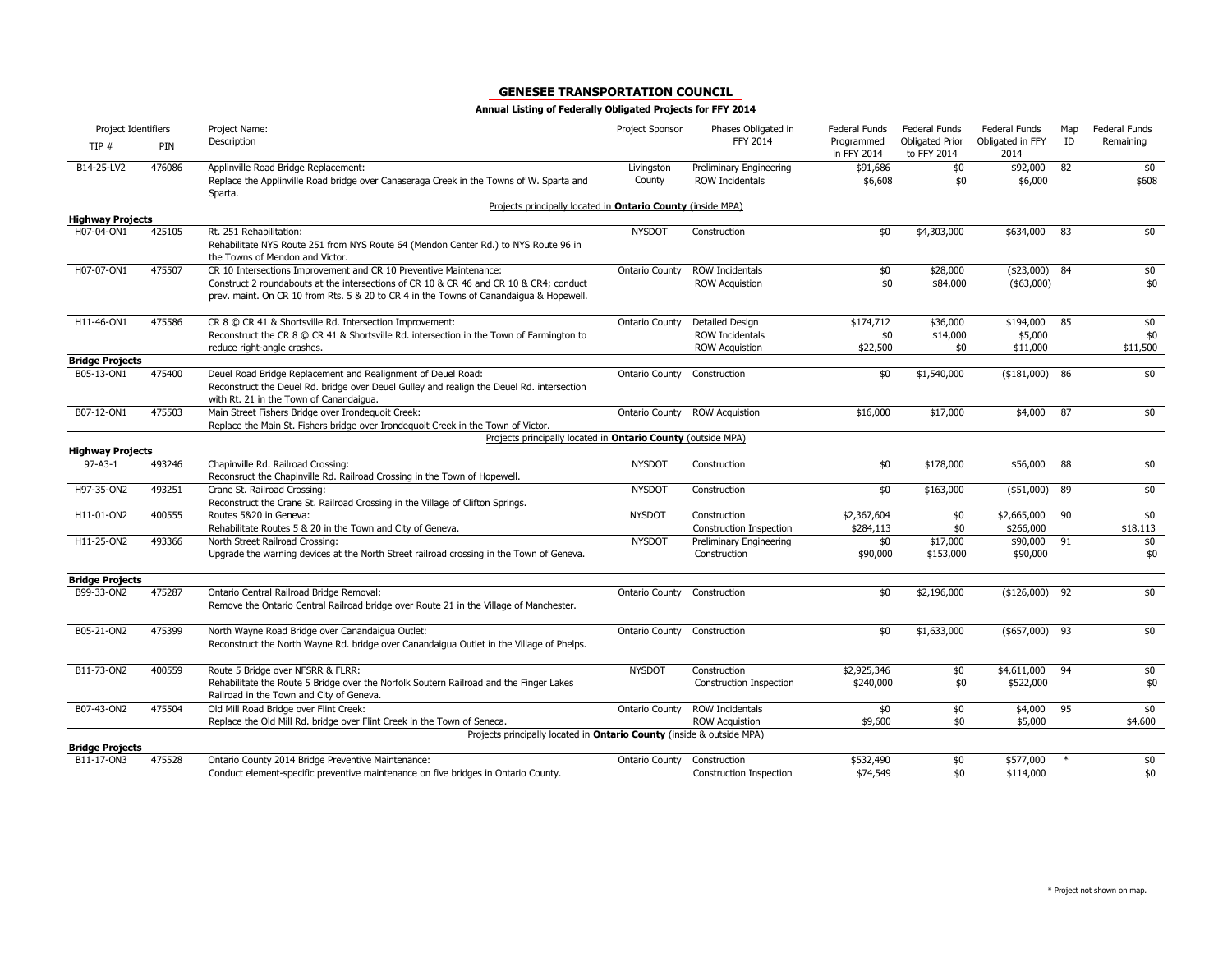| Project Identifiers                      |        | Project Name:                                                                                                                                  | Project Sponsor               | Phases Obligated in            | Federal Funds             | <b>Federal Funds</b>                  | Federal Funds            | Map    | Federal Funds |
|------------------------------------------|--------|------------------------------------------------------------------------------------------------------------------------------------------------|-------------------------------|--------------------------------|---------------------------|---------------------------------------|--------------------------|--------|---------------|
| TIP#                                     | PIN    | Description                                                                                                                                    |                               | FFY 2014                       | Programmed<br>in FFY 2014 | <b>Obligated Prior</b><br>to FFY 2014 | Obligated in FFY<br>2014 | ID     | Remaining     |
| <b>Highway Projects</b>                  |        | Projects principally located in Wayne County (inside MPA)                                                                                      |                               |                                |                           |                                       |                          |        |               |
| <b>Bridge Projects</b>                   |        |                                                                                                                                                |                               |                                |                           |                                       |                          |        |               |
| B05-14-WA1                               | 475404 | Alderman Road Bridge:                                                                                                                          | Wayne County                  | Detailed Design                | \$0                       | \$134,000                             | $($34,000)$ 96           |        | \$0           |
|                                          |        | Replace the Alderman Rd. bridge over Ganargua Creek and reconstruct the intersection of                                                        |                               | <b>ROW Acquistion</b>          | \$0                       | \$34,000                              | (\$22,000)               |        | \$0           |
|                                          |        | Alderman Rd. and Rt. 31 in the Town of Macedon.                                                                                                |                               | Construction                   | \$0                       | \$1,120,000                           | (\$257,000)              |        | \$0           |
| B07-11-WA1                               | 494099 | Canandaigua Road Bridge over the Erie Canal:                                                                                                   | <b>NYSDOT</b>                 | <b>Detailed Design</b>         | \$213,604                 | \$0                                   | \$214,000                | 97     | \$0           |
|                                          |        | Replace the Canandaigua Rd. bridge over the Erie Canal in the Town of Macedon.                                                                 |                               |                                |                           |                                       |                          |        |               |
| B11-25-WA1                               | 475536 | Yellow Mills Road Bridge over Ganargua Creek:                                                                                                  | Wayne County                  | Construction                   | \$887,483                 | \$0                                   | \$887,000                | 98     | \$483         |
|                                          |        | Replace the Yellow Mills Road bridge over Ganargua Creek in the Town of Macedon.                                                               |                               | <b>Construction Inspection</b> | \$149,098                 | \$0                                   | \$149,000                |        | \$98          |
|                                          |        | Projects principally located in Wayne County (outside MPA)                                                                                     |                               |                                |                           |                                       |                          |        |               |
| <b>Highway Projects</b><br>H01-46-WA2    | 493285 | Leach Rd. Railroad Crossing:                                                                                                                   | <b>NYSDOT</b>                 | Construction                   | \$0                       | \$33,000                              | \$1,000                  | 99     | \$0           |
|                                          |        | Reconsruct the Leach Rd. Railroad Crossing in the Town of Lyons.                                                                               |                               |                                |                           |                                       |                          |        |               |
| H11-38-WA2                               | 403190 | Rt. 31 from Rt. 414 to the west Village line:                                                                                                  | <b>NYSDOT</b>                 | Construction                   | \$2,586,400               | \$0                                   | \$2,753,000              | 100    | \$0           |
|                                          |        | Reconstruct NYS Rt. 31 from NYS Rt. 414 to the west villlage line in the Village of Clyde.                                                     |                               | <b>Construction Inspection</b> | \$258,400                 | \$0                                   | \$275,000                |        | \$0           |
| H14-02-WA2                               | 410452 | Rt. 104 Intersection Improvements at Rt 104A and Rt 414:                                                                                       | <b>NYSDOT</b>                 | Scoping                        | \$45,000                  | \$0                                   | \$45,000 101             |        | \$0           |
|                                          |        | Reconstruct the intersections of Rt. 104 @ Rt. 104A in the Town of Wolcott and Rt. 104 @                                                       |                               | Preliminary Engineering        | \$135,000                 | \$0                                   | \$135,000                |        | \$0           |
|                                          |        | Rt. 414 in the Town of Huron to reduce right-angle crashes. Installation of four-way<br>signals will also be considered.                       |                               |                                |                           |                                       |                          |        |               |
| H14-50-WA2                               | 410481 | Route 104 (Preemption Rd. to Rt. 414) Preventive Maintenance:                                                                                  | <b>NYSDOT</b>                 | Construction                   | \$389,600                 | \$0                                   | \$370,000                | 102    | \$19,600      |
|                                          |        | Conduct preventive maintenance on Route 104 from Preemption Rd. to Rt. 414 in the                                                              |                               |                                |                           |                                       |                          |        |               |
|                                          |        | Town of Huron.                                                                                                                                 |                               |                                |                           |                                       |                          |        |               |
| H14-51-WA2                               | 410482 | Route 104 (Rt. 89 to Cayuga Co. Line) Preventive Maintenance:                                                                                  | <b>NYSDOT</b>                 | Construction                   | \$503,200                 | \$0                                   | \$503,000                | 103    | \$200         |
|                                          |        | Conduct preventive maintenance on Route 104 from Rt. 89 to the Cayuga County Line in<br>the Towns of Butler and Wolcott.                       |                               |                                |                           |                                       |                          |        |               |
| $\overline{a}$                           | 493353 | Sodus Center Road Railroad Crossing:<br>Reconstruct the Sodus Center Rd. railroad crossing (Ontario Midland Railroad) in the Town<br>of Sodus. | <b>NYSDOT</b>                 | Construction                   | \$0                       | \$180,000                             | \$12,000                 | 104    | \$0           |
| <b>Bridge Projects</b>                   |        |                                                                                                                                                |                               |                                |                           |                                       |                          |        |               |
| B07-31-WA2                               | 475493 | Water Street Bridge over Ganarqua Creek:<br>Rehabilitate the Water St. bridge over Ganargua Creek in the Village of Lyons.                     | Village of Lyons Construction |                                | \$0                       | \$275,000                             | $($248,000)$ 105         |        | \$0           |
| B14-06-WA2                               | 476061 | Whitbeck Road over Ganarqua Creek Bridge Minor Rehabilitation:                                                                                 | Wayne County                  | Scoping                        | \$6,608                   | \$0                                   | \$7,000                  | 106    | $\frac{1}{2}$ |
|                                          |        | Rehabilitate the Whitbeck Road bridge over Ganargua Creek in the Town of Palmyra.                                                              |                               | <b>Preliminary Engineering</b> | \$38,822                  | \$0                                   | \$39,000                 |        | \$0           |
|                                          |        |                                                                                                                                                |                               | Detailed Design                | \$32,780                  | \$0                                   | \$25,000                 |        | \$7,780       |
| <b>Bicycle &amp; Pedestrian Projects</b> |        |                                                                                                                                                |                               |                                |                           |                                       |                          |        |               |
| N14-03-WA2                               | 476077 | Erie Canalway Trail West of NYS Route 414:                                                                                                     | Village of Clyde              | <b>Preliminary Engineering</b> | \$47,344                  | \$0                                   | \$19,000                 | 107    | \$28,344      |
|                                          |        | Construct a multi-use trail from the intersection of Sodus and Williams Streets (Village of                                                    |                               | <b>ROW Incidentals</b>         | \$4,800                   | \$0                                   | \$5,000                  |        | \$0           |
|                                          |        | Clyde) along the original Erie Canal towpath westward into the Town of Galen.                                                                  |                               |                                |                           |                                       |                          |        |               |
|                                          |        | Projects principally located in Wayne County (inside & outside MPA)                                                                            |                               |                                |                           |                                       |                          |        |               |
| <b>Highway Projects</b><br>H11-48-WA3    | 475588 | Wayne County Horizontal Curve Sign Installation:                                                                                               | Wayne County                  | Construction                   | \$297,000                 | \$0                                   | \$206,000                | $\ast$ | \$91,000      |
|                                          |        | Install new warning signs at horizontal curves throughout Wayne County.                                                                        |                               | Construction Inspection        | \$31,500                  | \$0                                   | \$36,000                 |        | \$0           |
| H14-42-WA3                               | 493380 | CSX Main Line Railroad Crossings in Wayne County:                                                                                              | <b>NYSDOT</b>                 | Preliminary Engineering        | \$34,200                  | \$0                                   | \$34,000                 |        | \$200         |
|                                          |        | Upgrade warning lights and signs at multiple rail crossing locations along the CSX Main                                                        |                               | Construction                   | \$307,800                 | \$0                                   | \$308,000                |        | \$0           |
|                                          |        | Line in Wayne County.                                                                                                                          |                               |                                |                           |                                       |                          |        |               |
| <b>Other Projects</b>                    |        |                                                                                                                                                |                               |                                |                           |                                       |                          |        |               |
| O05-06-WA3                               | 475422 | Wayne County & Town Signage Program:<br>Upgrade all County and Town owned traffic signage in Wayne County to current<br>standards.             | Wayne County                  | Other                          | \$0                       | \$0                                   | $(*61,000)$ *            |        | \$61,000      |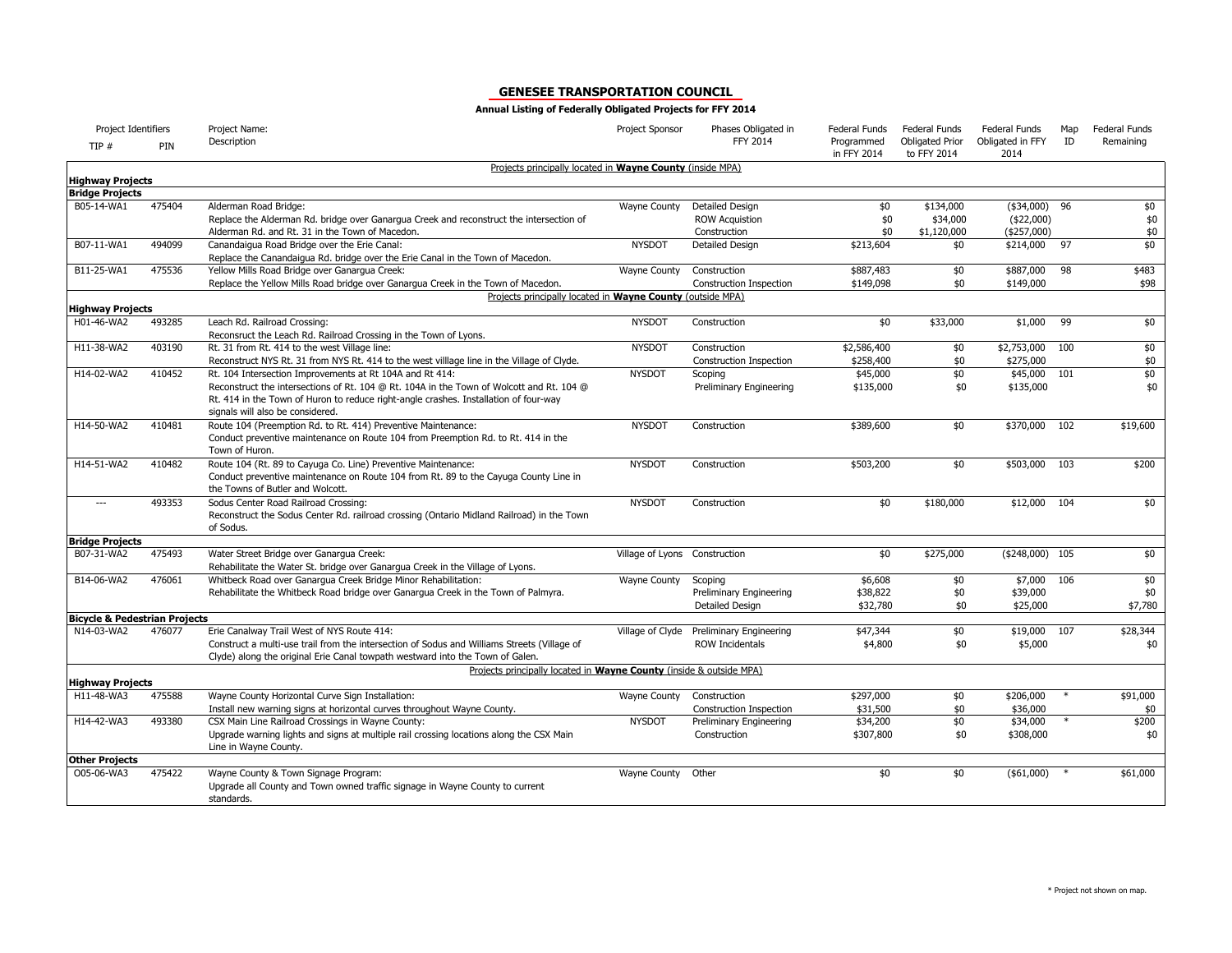| Project Identifiers                      |        | Project Name:                                                                                                                                                                                  | Project Sponsor           | Phases Obligated in                                                                                                  | Federal Funds                                             | Federal Funds                                  | Federal Funds                                                     | Map | Federal Funds                           |
|------------------------------------------|--------|------------------------------------------------------------------------------------------------------------------------------------------------------------------------------------------------|---------------------------|----------------------------------------------------------------------------------------------------------------------|-----------------------------------------------------------|------------------------------------------------|-------------------------------------------------------------------|-----|-----------------------------------------|
| TIP#                                     | PIN    | Description                                                                                                                                                                                    |                           | <b>FFY 2014</b>                                                                                                      | Programmed<br>in FFY 2014                                 | <b>Obligated Prior</b><br>to FFY 2014          | Obligated in FFY<br>2014                                          | ID  | Remaining                               |
| <b>Highway Projects</b>                  |        | Projects principally located in Genesee County (outside MPA)                                                                                                                                   |                           |                                                                                                                      |                                                           |                                                |                                                                   |     |                                         |
| H01-31-GN2                               | 475340 | Route 98 (Walnut Street) Reconstruction:                                                                                                                                                       | City of Batavia           | <b>Detailed Design</b>                                                                                               | \$0                                                       | \$198,000                                      | ( \$46,000)                                                       | 108 | \$0                                     |
|                                          |        | Reconstruct NYS Route 98 (Walnut St.) from Franklin St. south to the Batavia City line in<br>the City of Batavia.                                                                              |                           | <b>ROW Acquistion</b>                                                                                                | \$0                                                       | \$320,000                                      | (\$53,000)                                                        |     | \$0                                     |
| H05-12-GN2                               | 406303 | Route 63 & Route 262 in the Village of Oakfield:<br>Reconstruct NYS Route 63 & NYS Route 262 in the Village of Oakfield.                                                                       | <b>NYSDOT</b>             | Other                                                                                                                | \$0                                                       | \$5,575,000                                    | \$105,000                                                         | 109 | \$0                                     |
| H05-13-GN2                               | 407706 | Route 77 Rehabilitation, Route 20 to the Thruway:<br>Rehabilitate NYS Route 77 from NYS Route 20 to the Thruway (I-90) in the Towns of<br>Darien and Pembroke and the Village of Corfu.        | <b>NYSDOT</b>             | <b>Detailed Design</b>                                                                                               | \$0                                                       | \$529,000                                      | \$113,000 110                                                     |     | \$0                                     |
| H07-38-GN2                               | 475437 | Cedar Street Reconstruction:<br>Reconstruct Cedar St. from NYS Route 5 (E. Main St.) to NYS Route 63 (Ellicott St.) in the<br>City of Batavia.                                                 | City of Batavia           | Preliminary Engineering<br>Construction<br>Construction Inspection                                                   | \$0<br>\$1,946,879<br>\$247,122                           | \$0<br>\$2,766,000<br>\$364,000                | \$28,000 111<br>\$1,947,000<br>\$247,000                          |     | \$0<br>\$0<br>\$0                       |
| H11-47-GN2                               | 475587 | Pratt Rd. & Powers Rd. Intersection Improvement:                                                                                                                                               | Genesee                   | <b>ROW Acquistion</b>                                                                                                | \$4,500                                                   | \$0                                            | \$5,000                                                           | 112 | \$0                                     |
|                                          |        | Improve the sight distance of the approaches to the Pratt Rd. & Powers Rd. intersection in                                                                                                     | County                    | Construction<br>Construction Inspection                                                                              | \$576,000<br>\$86,400                                     | \$0<br>\$0                                     | \$576,000<br>\$86,000                                             |     | \$0<br>\$400                            |
| <b>Bridge Projects</b>                   |        |                                                                                                                                                                                                |                           |                                                                                                                      |                                                           |                                                |                                                                   |     |                                         |
| B07-25-GN2                               | 475460 | Griswold Road over Black Creek:<br>Replace the Griswold Rd. bridge over Black Creek in the Town of Stafford.                                                                                   | Genesee<br>County         | <b>ROW Acquistion</b><br>Construction<br>Construction Inspection                                                     | \$0<br>\$117,485<br>\$11,378                              | \$4,000<br>\$482,000<br>\$65,000               | \$5,000 113<br>\$112,000<br>\$11,000                              |     | \$0<br>\$0<br>\$0                       |
| B07-26-GN2                               | 475461 | Black Street over Mud Creek:<br>Replace the Black St. bridge over Mud Creek in the Town of Pavilion.                                                                                           | Genesee<br>County         | Construction                                                                                                         | \$0                                                       | \$287,000                                      | $($52,000)$ 114                                                   |     | \$0                                     |
| B07-27-GN2                               | 475462 | Hopkins Road over Bowen Creek:<br>Replace the Hopkins Rd. bridge over Bowen Creek in the Town of Batavia                                                                                       | Genesee<br>County         | <b>Detailed Design</b><br><b>ROW Incidentals</b><br><b>ROW Acquistion</b><br>Construction<br>Construction Inspection | \$41,613<br>\$10,331<br>\$3,692<br>\$53,935<br>\$8,918    | \$0<br>\$0<br>\$4,000<br>\$309,000<br>\$43,000 | \$42,000<br>\$9,000<br>$(*2,000)$<br>\$54,000<br>\$9,000          | 115 | \$0<br>\$1,331<br>\$1,692<br>\$0<br>\$0 |
| B11-71-GN2                               | 475570 | North Pembroke Road over Tonawanda Creek Preventive Maintenance:<br>Conduct element-specific preventive maintenance of the North Pembroke Rd. over<br>Tonawanda Creek in the Town of Pembroke. | Genesee<br>County         | Detailed Design<br>Construction<br>Construction Inspection                                                           | \$0<br>\$0<br>\$0                                         | \$0<br>\$212,000<br>\$54,000                   | ( \$66,000)<br>\$12,000<br>( \$6,000)                             | 116 | \$66,000<br>\$0<br>\$0                  |
| <b>Bicycle &amp; Pedestrian Projects</b> |        |                                                                                                                                                                                                |                           |                                                                                                                      |                                                           |                                                |                                                                   |     |                                         |
| <b>Highway Projects</b>                  |        | Projects principally located in Orleans County (outside MPA)                                                                                                                                   |                           |                                                                                                                      |                                                           |                                                |                                                                   |     |                                         |
| H07-42-OR2                               | 475485 | <b>Bates Road Reconstruction:</b><br>Reconstruct Bates Rd. from NYS Route 31A (Maple Ridge Rd.) to NYS Route 31 in the<br>Village of Medina and the Towns of Shelby and Ridgeway.              | Orleans Co.<br><b>EDA</b> | Construction Inspection                                                                                              | \$19,086                                                  | \$0                                            | \$18,000                                                          | 117 | \$1,086                                 |
| H11-27-OR2                               | 493368 | State School Road Railroad Crossing:<br>Upgrade the warning devices at the State School Road railroad crossing in the Town of<br>Albion.                                                       | <b>NYSDOT</b>             | Preliminary Engineering<br>Construction                                                                              | \$17,000<br>\$153,000                                     | \$0<br>\$0                                     | \$17,000 118<br>\$150,000                                         |     | \$0<br>\$3,000                          |
| <b>Bridge Projects</b>                   |        |                                                                                                                                                                                                |                           |                                                                                                                      |                                                           |                                                |                                                                   |     |                                         |
| B11-13-OR2                               | 475285 | Clarendon Street Bridge over Falls Road Railroad:<br>Remove the Clarendon Street Bridge over Falls Road Railroad in the Village of Albion.                                                     | Village of<br>Albion      | <b>Detailed Design</b><br><b>ROW Incidentals</b><br><b>ROW Acquistion</b><br>Construction<br>Construction Inspection | \$208,000<br>\$20,000<br>\$9,600<br>\$560,000<br>\$88,000 | \$267,000<br>\$34,000<br>\$0<br>\$0<br>\$0     | \$220,000 119<br>$(*25,000)$<br>\$34,000<br>\$560,000<br>\$88,000 |     | \$0<br>\$11,000<br>\$0<br>\$0<br>\$0    |
| B11-18-OR2                               | 475529 | Route 279 over Oak Orchard Creek Preventive Maintenance:<br>Conduct element-specific preventive maintenance on the Route 279 bridge over Oak<br>Orchard Creek in the Town of Carlton.          | <b>Orleans County</b>     | Construction<br>Construction Inspection                                                                              | \$1,298,299<br>\$133,122                                  | \$0<br>\$0                                     | \$1,298,000<br>\$133,000                                          | 120 | \$299<br>\$122                          |
| B11-31-OR2                               | 475542 | Hulberton Road over West Branch Sandy Creek:<br>Replace the Hulberton Road bridge over West Branch Sandy Creek in the Town of Murray.                                                          | Orleans County            | <b>ROW Incidentals</b><br><b>ROW Acquistion</b><br>Construction<br><b>Construction Inspection</b>                    | \$0<br>\$9,600<br>\$720,000<br>\$146,657                  | \$0<br>\$0<br>\$0<br>\$0                       | \$3,000<br>\$5,000<br>\$720,000<br>\$147,000                      | 121 | \$0<br>\$4,600<br>\$0<br>\$0            |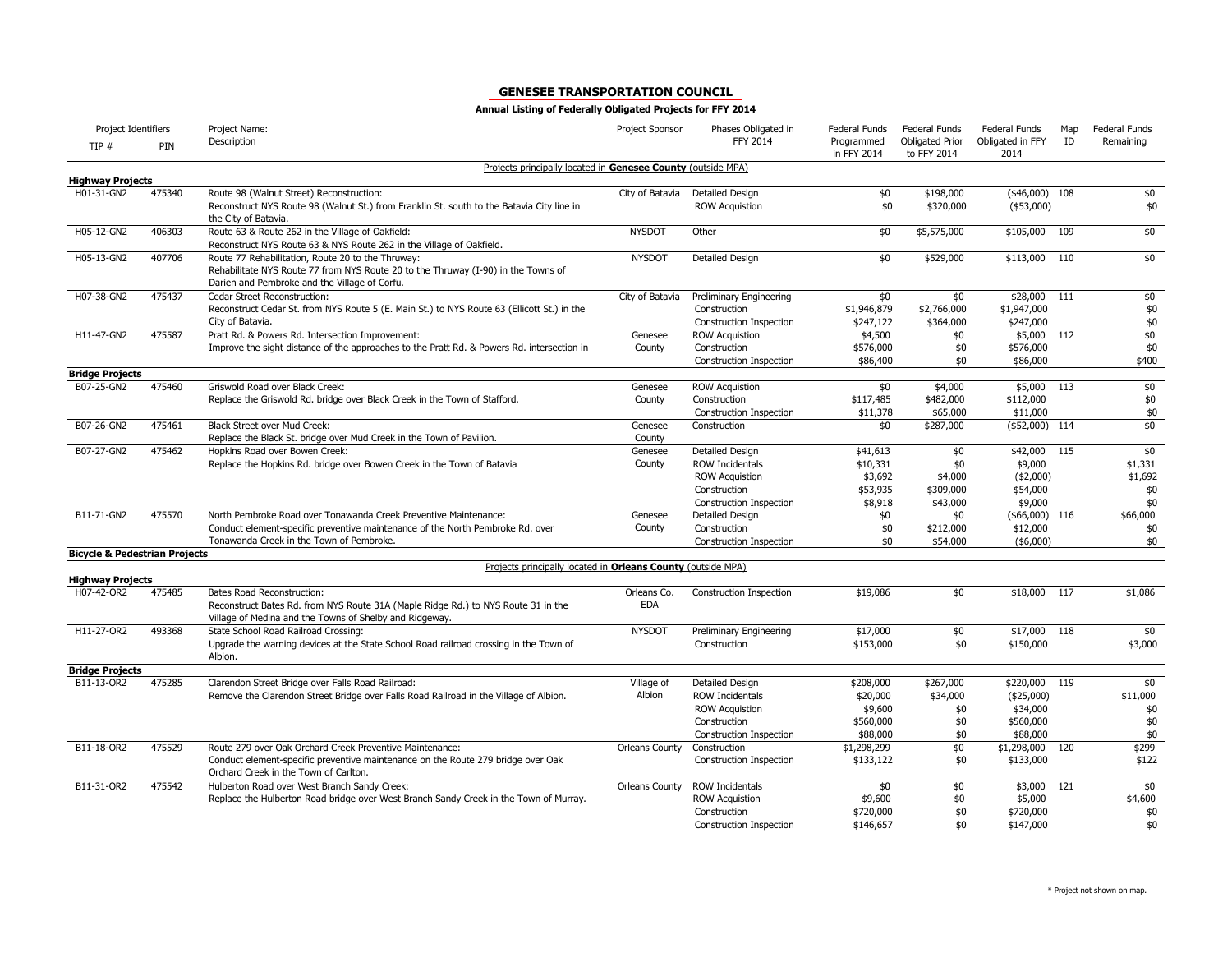| Project Identifiers                      |        | Project Name:                                                                                                                                                                                                                  | Project Sponsor   | Phases Obligated in                | Federal Funds             | Federal Funds                         | Federal Funds            | Map    | Federal Funds |
|------------------------------------------|--------|--------------------------------------------------------------------------------------------------------------------------------------------------------------------------------------------------------------------------------|-------------------|------------------------------------|---------------------------|---------------------------------------|--------------------------|--------|---------------|
| TIP#                                     | PIN    | Description                                                                                                                                                                                                                    |                   | FFY 2014                           | Programmed<br>in FFY 2014 | <b>Obligated Prior</b><br>to FFY 2014 | Obligated in FFY<br>2014 | ID     | Remaining     |
| <b>Highway Projects</b>                  |        | Projects principally located in Wyoming County (outside MPA)                                                                                                                                                                   |                   |                                    |                           |                                       |                          |        |               |
| H11-17-WY2                               | 493360 | Evans Road Railroad Crossing (R&S RR):<br>Reconstruct the Evans Rd. railroad crossing (R&S RR) in the Town of Gainesville.                                                                                                     | <b>NYSDOT</b>     | Construction                       | \$37,800                  | \$0                                   | \$31,000                 | 122    | \$6,800       |
| H11-49-WY2                               | 475589 | Wyoming County Horizontal Curve Sign Replacement:                                                                                                                                                                              | Wyoming           | Construction                       | \$191,360                 | \$0                                   | \$206,000                |        | \$0           |
|                                          |        | Replace and/or relocate existing warning signs at horizontal curves throughout Wyoming<br>County to meet revised standards.                                                                                                    | County            | Construction Inspection            | \$34,200                  | \$0                                   | \$38,000                 |        | \$0           |
| <b>Bridge Projects</b>                   |        |                                                                                                                                                                                                                                |                   |                                    |                           |                                       |                          |        |               |
| B07-38-WY2                               | 407810 | Route 78 Bridge over Cattaraugus Creek:                                                                                                                                                                                        | <b>NYSDOT</b>     | Preliminary Engineering            | \$0                       | \$83,000                              | \$51,000                 | 123    | \$0           |
|                                          |        | Replace the NYS Route 78 bridge over Cattaraugus Creek in the Town of Java.                                                                                                                                                    |                   | Construction                       | \$0                       | \$949,000                             | \$165,000                |        | \$0           |
| B07-47-WY2                               | 475501 | Allen Street over Oatka Creek:                                                                                                                                                                                                 | Wyoming           | Construction                       | \$0                       | \$475,000                             | $($30,000)$ 124          |        | \$0           |
|                                          |        | Replace the Allen St. bridge over Oatka Creek in the Village of Warsaw.                                                                                                                                                        | County            | <b>Construction Inspection</b>     | \$0                       | \$67,000                              | \$72,000                 |        | \$0           |
| B07-48-WY2                               | 475502 | Griffith Road over East Koy Creek:                                                                                                                                                                                             | Wyoming           | Detailed Design                    | \$0                       | \$54,000                              | $($50,000)$ 125          |        | \$0           |
|                                          |        | Replace the Griffith Rd. brige over East Koy Creek in the Town of Sheldon.                                                                                                                                                     | County            |                                    |                           |                                       |                          |        |               |
| B07-52-WY2                               | 475500 | Dutch Hollow Road over Glade Creek:                                                                                                                                                                                            | Wyoming           | Construction                       | \$0                       | \$290,000                             | (\$289,000) 126          |        | \$0           |
| B11-20-WY2                               | 475531 | Replace the Dutch Hollow Rd. bridge over Glade Creek in the Town of Pike.                                                                                                                                                      | County            |                                    |                           |                                       |                          |        |               |
|                                          |        | Wyoming County Bridge Preventive Maintenance:                                                                                                                                                                                  | Wyoming<br>County | Construction                       | \$24,000<br>\$33,600      | \$454,000                             | \$24,000<br>\$34,000     |        | \$0<br>\$0    |
|                                          |        | Conduct element-specific preventive maintenance on five bridges in Wyoming County.                                                                                                                                             |                   | Construction Inspection            |                           | \$54,000                              |                          |        |               |
| B11-61-WY2                               | 475561 | Wyoming County 2013 Bridge Preventive Maintenance:                                                                                                                                                                             | Wyoming           | Construction                       | \$205,920                 | \$604,000                             | \$206,000                |        | \$0           |
|                                          |        | Conduct element-specific preventive maintenance of 29 bridges throughout Wyoming<br>County.                                                                                                                                    | County            | Construction Inspection            | \$82,800                  | \$60,000                              | \$83,000                 |        | \$0           |
| <b>Bicycle &amp; Pedestrian Projects</b> |        |                                                                                                                                                                                                                                |                   |                                    |                           |                                       |                          |        |               |
| N14-04-WY2                               | 476078 | Downtown Perry Streetscape:<br>Install bump outs, bike lanes, enhanced crosswalks, raised medians, pedestrian scale<br>lighting, and street furniture as well as widened sidewalks, on Main Street in the Village of<br>Perry. | Village of Perry  | Preliminary Engineering            | \$214,188                 | \$0                                   | \$69,000                 | 127    | \$145,188     |
| <b>Highway Projects</b>                  |        | Projects principally located Regionwide (inside and/or outside MPA)                                                                                                                                                            |                   |                                    |                           |                                       |                          |        |               |
| H05-05AR41                               | 439049 | I-390 Concrete Pavement Restoration in Rush and Henrietta:<br>Resurface I-390 from Honeoye Falls Rd. No. 6 to I-90 (Exit 12) in the Towns of Rush and<br>Henrietta.                                                            | <b>NYSDOT</b>     | Construction                       | \$0                       | \$4,391,000                           | $($187,000)$ 128         |        | \$0           |
| H14-32-R43                               | 4T5115 | 2015 Centerline Audible Roadway Delineator:<br>Install centerline audible roadway delineators at select locations throughout the region to                                                                                     | <b>NYSDOT</b>     | Detailed Design                    | \$76,500                  | \$0                                   | \$77,000                 |        | \$0           |
|                                          |        | reduce head-on and run-off crashes.                                                                                                                                                                                            |                   |                                    |                           |                                       |                          |        |               |
| H14-49-R42                               | 406351 | Route 63 (Livingston Co. Line to Rt. 20) Preventive Maintenance:<br>Conduct preventive maintenance on Route 63 from the Livingston County Line to Rt. 20 in<br>the Towns of Covington and Pavilion.                            | <b>NYSDOT</b>     | Construction                       | \$917,600                 | \$0                                   | \$918,000                | 129    | \$0           |
| <b>Bridge Projects</b>                   |        |                                                                                                                                                                                                                                |                   |                                    |                           |                                       |                          |        |               |
| B11-51-R43                               | 4B1202 | Local Bridge Inspection (2012):<br>Inspect local bridges in various locations.                                                                                                                                                 | <b>NYSDOT</b>     | Preliminary Engineering            | \$0                       | \$2,645,000                           | \$1,240,000              |        | \$0           |
| B11-59-R43                               | 480621 | NYSDOT Bridge Bearing Replacements and Pedestal Repairs:<br>Conduct element-specific preventive maintenance on 17 bridges in Monroe and Wayne<br>counties.                                                                     | <b>NYSDOT</b>     | Detailed Design                    | \$0                       | \$0                                   | \$35,000                 |        | \$0           |
| B11-65-R43                               | 480623 | NYSDOT Prestressed Concrete Box Beam Bridge Repairs:<br>Conduct element-specific preventive maintenance on 63 bridges throughout the region.                                                                                   | <b>NYSDOT</b>     | Detailed Design                    | \$0                       | \$0                                   | (\$164,000)              | $\ast$ | \$164,000     |
| B14-07-R43                               | 480637 | NYSDOT Bridge Preventive Maintenance at 7 locations (FFY 2017):<br>Conduct element-specific preventive maintenance on seven bridges throughout the region.                                                                     | <b>NYSDOT</b>     | Scoping<br>Preliminary Engineering | \$55,755<br>\$146,266     | \$0<br>\$0                            | \$56,000<br>\$146,000    |        | \$0<br>\$266  |
| B14-21-R43                               | 4B1402 | Local Bridge Inspection (2014 & 2015):<br>Inspect local bridges in various locations.                                                                                                                                          | <b>NYSDOT</b>     | Preliminary Engineering            | \$2,307,200               | \$0                                   | \$3,080,000              |        | \$0           |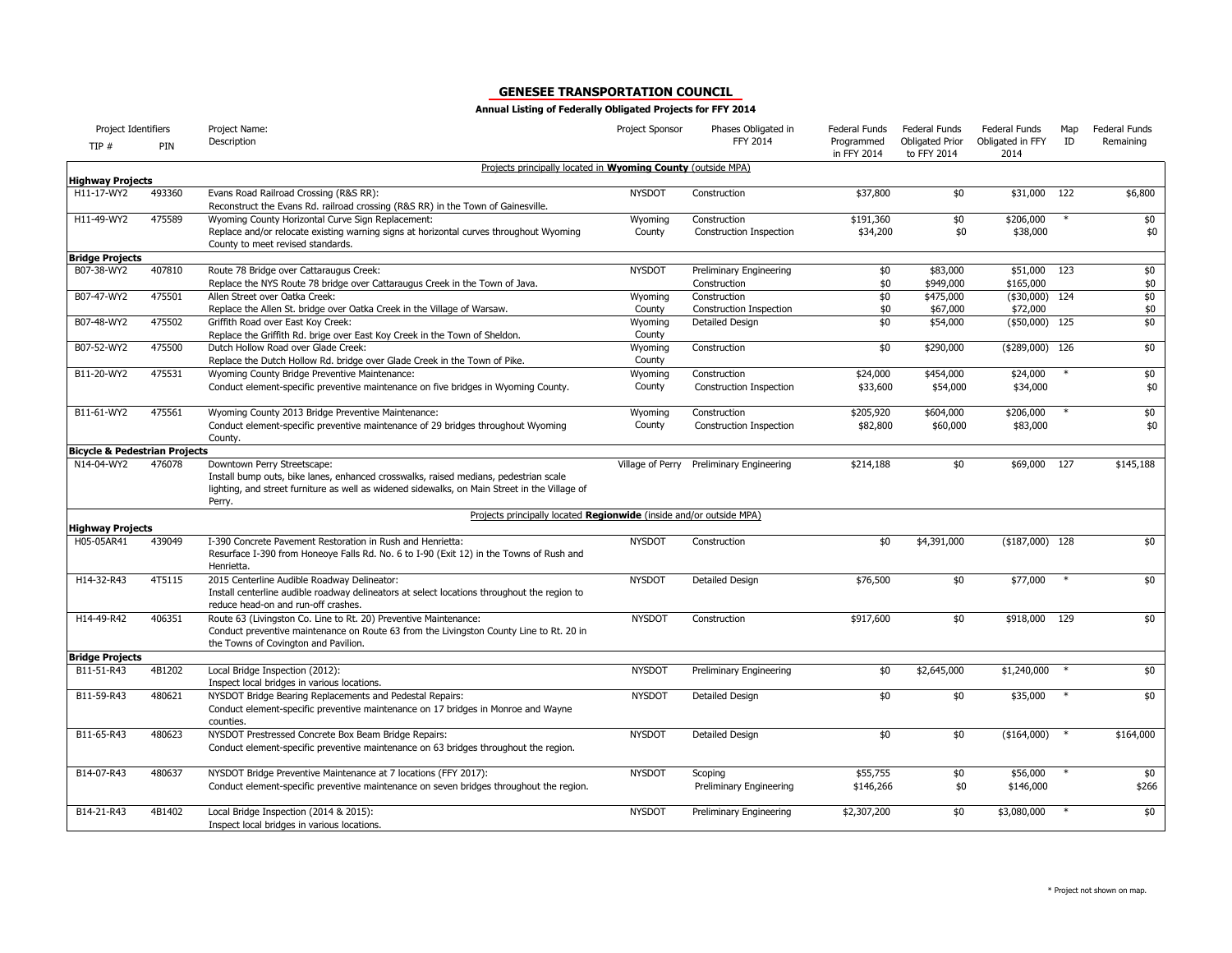| Project Identifiers                      |        | Project Name:                                                                                                            | Project Sponsor | Phases Obligated in            | Federal Funds             | Federal Funds                         | Federal Funds            | Map | Federal Funds |
|------------------------------------------|--------|--------------------------------------------------------------------------------------------------------------------------|-----------------|--------------------------------|---------------------------|---------------------------------------|--------------------------|-----|---------------|
| TIP#                                     | PIN    | Description                                                                                                              |                 | <b>FFY 2014</b>                | Programmed<br>in FFY 2014 | <b>Obligated Prior</b><br>to FFY 2014 | Obligated in FFY<br>2014 | ID  | Remaining     |
| <b>ITS Projects</b>                      |        |                                                                                                                          |                 |                                |                           |                                       |                          |     |               |
| O98-05-R43                               | 4ITV05 | ITS Operations:                                                                                                          | <b>NYSDOT</b>   | Other                          | \$1,206,978               | \$0                                   | \$1,232,000              |     | \$0           |
|                                          |        | Annual NYSDOT Intelligent Transportation Systems operations costs.                                                       |                 |                                |                           |                                       |                          |     |               |
| I07-02-R43                               | 4ITS14 | Regional Traffic Operations Center Operations Staffing:                                                                  | <b>NYSDOT</b>   | Other                          | \$460,000                 | \$0                                   | \$129,000                |     | \$331,000     |
|                                          |        | Increase supplemental staffing to allow NYSDOT to operate the Regional Traffic                                           |                 |                                |                           |                                       |                          |     |               |
|                                          |        | Operations Center with ATMS Operators 24 hours per day.                                                                  |                 |                                |                           |                                       |                          |     |               |
| <b>Bicycle &amp; Pedestrian Projects</b> |        |                                                                                                                          |                 |                                |                           |                                       |                          |     |               |
| N11-08-R43                               | 4T3623 | NYSDOT Pedestrian Countdown Timer Installation:                                                                          | <b>NYSDOT</b>   | Construction                   | \$0                       | \$1,751,000                           | (\$388,000)              |     | \$0           |
|                                          |        | Replace existing pedestrian signals with pedestrian countdown timers at multiple<br>intersections throughout the region. |                 | <b>Construction Inspection</b> |                           | \$323,000                             | (\$159,000)              |     | \$0           |
| <b>Rail Projects</b>                     |        |                                                                                                                          |                 |                                |                           |                                       |                          |     |               |
|                                          |        |                                                                                                                          |                 |                                |                           |                                       |                          |     |               |
| R14-03-R42                               | 493391 | GVT Rail Lines Grade Crossing Improvements:                                                                              | <b>NYSDOT</b>   | Preliminary Engineering        | \$29,700                  | \$0                                   | \$30,000                 |     | \$0           |
|                                          |        | Upgrade railroad grade crossings along the Genesee Valley Transporation Railroad in                                      |                 | Construction                   | \$217,800                 | \$0                                   | \$218,000                |     | \$0           |
|                                          |        | Orleans and Genesee counties.                                                                                            |                 |                                |                           |                                       |                          |     |               |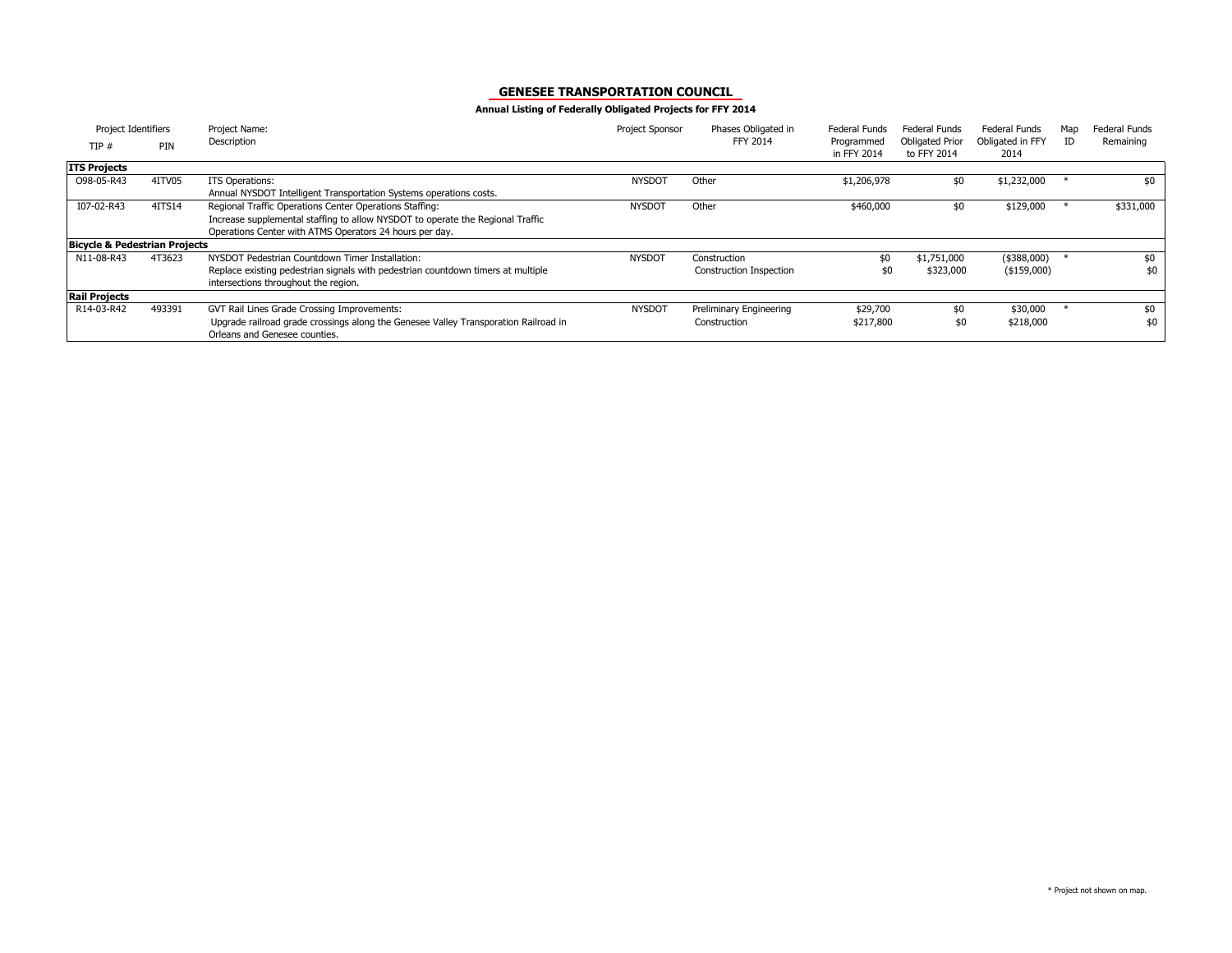